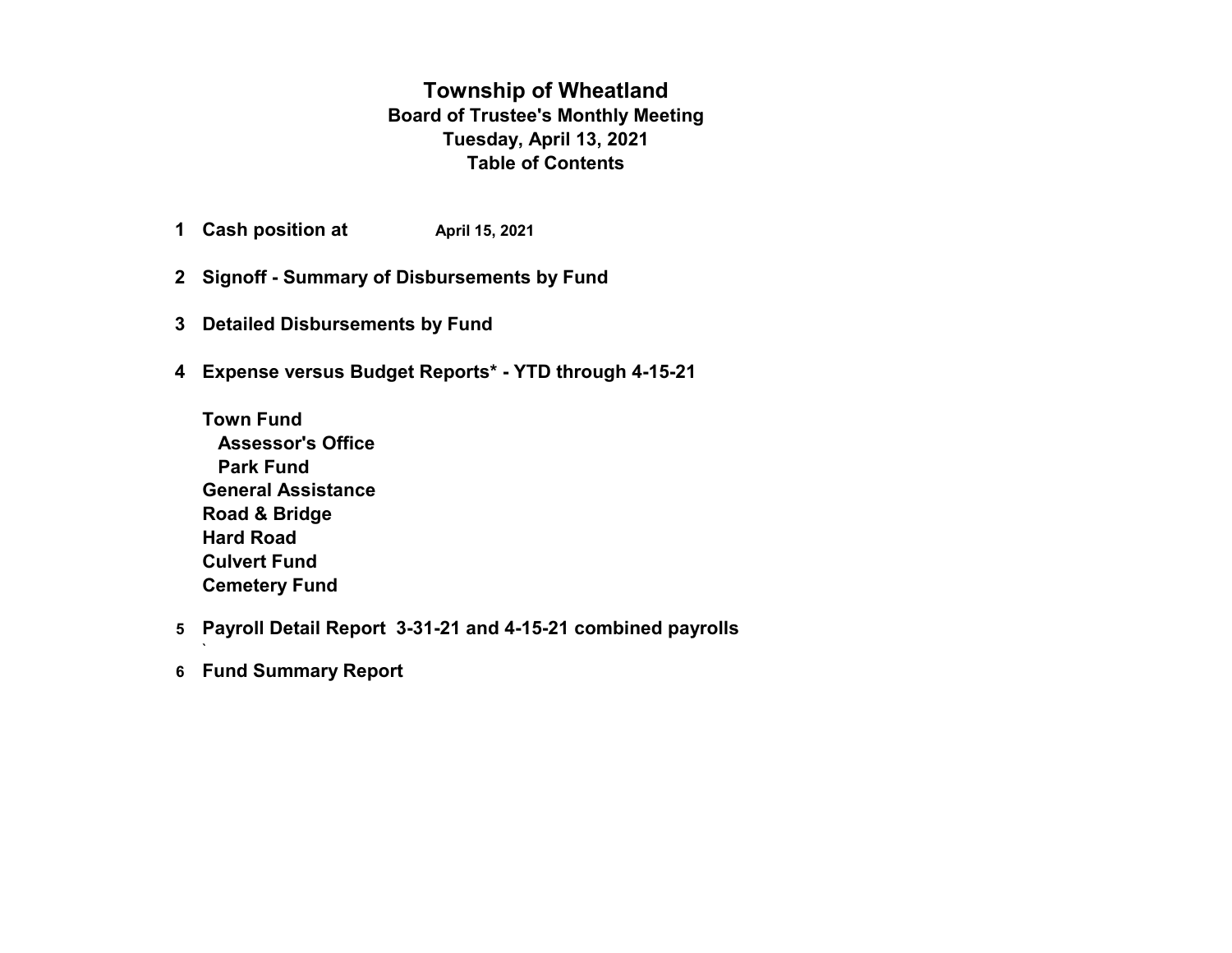# **Township of Wheatland Board of Trustee's Monthly Meeting Thursday, April 15, 2021 Cash Balance at**

| 214,894.26   | 0.02% |
|--------------|-------|
| 1,865.38     | 0.02% |
| 17,860.54    | 0.02% |
| 15,784.80    | 0.02% |
| 12,868.00    | 0.02% |
| 136, 192. 77 | 0.25% |
| 132,780.74   | 0.02% |
| 360,871.92   | 0.02% |
| 738,520.85   | 0.04% |
| 12,429.46    | 0.04% |
| 19,130.75    | 0.04% |
| 62,125.57    | 0.04% |
| 64.66        | 0.04% |
| 16,686.92    | 0.04% |
|              |       |

| <b>Total</b> | 1,742,076.62 |
|--------------|--------------|
|              |              |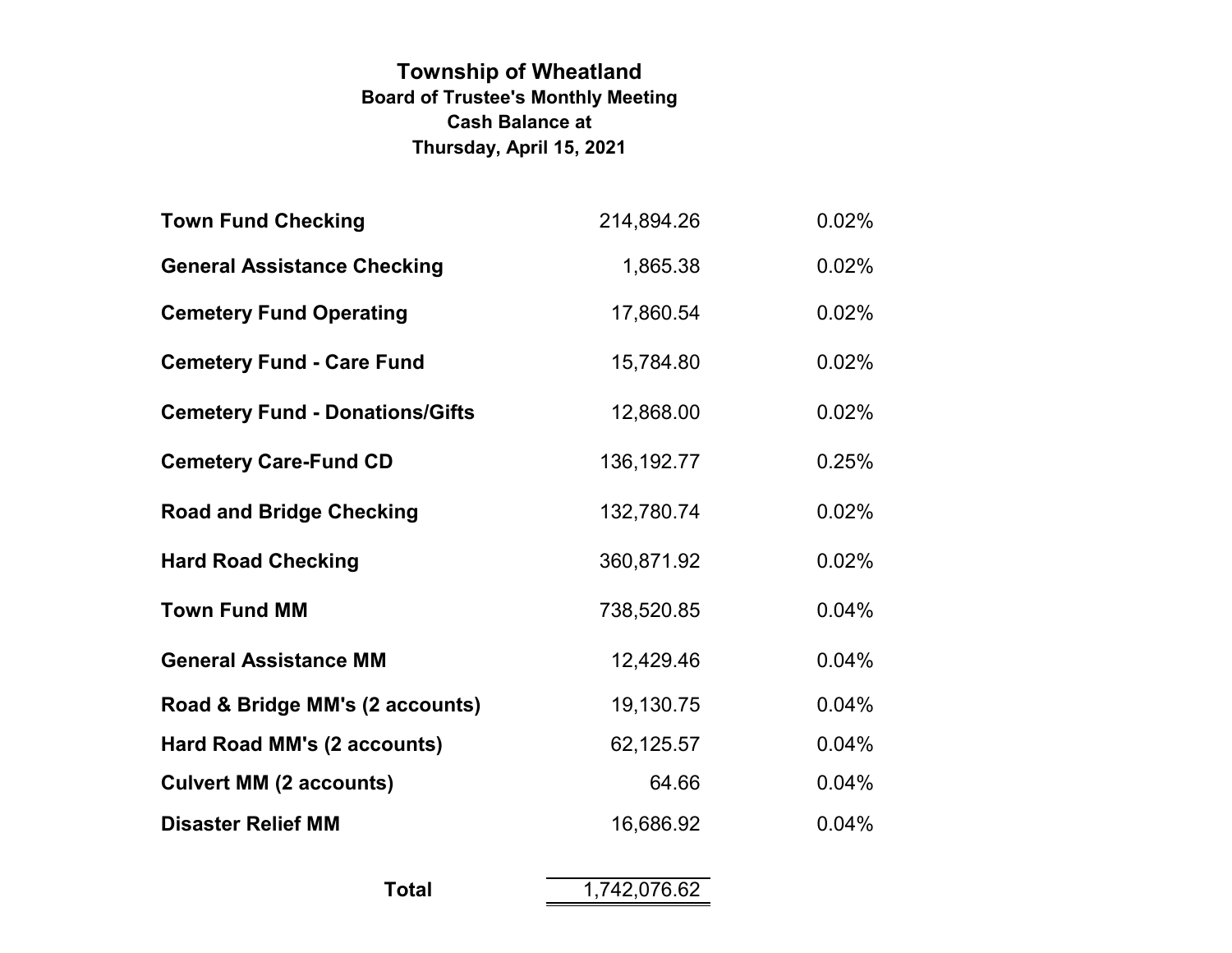# **Township of Wheatland**

# **April 13, 2021**

| <b>Town Fund</b>                  | \$<br>100,599.71 |
|-----------------------------------|------------------|
| <b>Town Fund - Administration</b> | \$<br>4,315.02   |
| <b>Park Fund</b>                  | \$<br>356.15     |
| <b>Assessor</b>                   | \$<br>7,390.88   |
| <b>General Assistance</b>         | \$               |
| <b>Road and Bridge</b>            | \$<br>2,329.92   |
| <b>Special Hard Road</b>          | \$<br>65,759.82  |
| <b>Culvert Fund</b>               | \$               |
| <b>Cemetery Fund</b>              | \$<br>420.00     |
| <b>TOTAL ALL FUNDS</b>            | \$<br>181,171.50 |

**THE ABOVE HAS BEEN AUDITED AND APPROVED FOR PAYMENT THIS**

| <b>DAY OF</b><br>nnn,<br>ZUZ 1. |
|---------------------------------|
|---------------------------------|

\_\_\_\_\_\_\_\_\_\_\_\_\_\_\_\_\_\_\_\_\_\_\_\_\_\_\_\_\_\_\_\_ \_\_\_\_\_\_\_\_\_\_\_\_\_\_\_\_\_\_\_\_\_\_\_\_\_\_\_\_\_ **Supervisor - Deb Holscher Town Clerk - Jacob Snitko**

**\_\_\_\_\_\_\_\_\_\_\_\_\_\_\_\_\_\_\_\_\_\_\_\_\_\_\_\_\_\_\_\_ \_\_\_\_\_\_\_\_\_\_\_\_\_\_\_\_\_\_\_\_\_\_\_\_\_\_\_\_\_\_\_\_\_\_**

**Trustee - Colleen Rotkis Trustee - Gregory C. Nichols**

**\_\_\_\_\_\_\_\_\_\_\_\_\_\_\_\_\_\_\_\_\_\_\_\_\_\_\_\_\_\_\_\_ \_\_\_\_\_\_\_\_\_\_\_\_\_\_\_\_\_\_\_\_\_\_\_\_\_\_\_\_\_\_\_\_\_\_ Trustee - Wendell Harkins Trustee - Marc Berkowicz**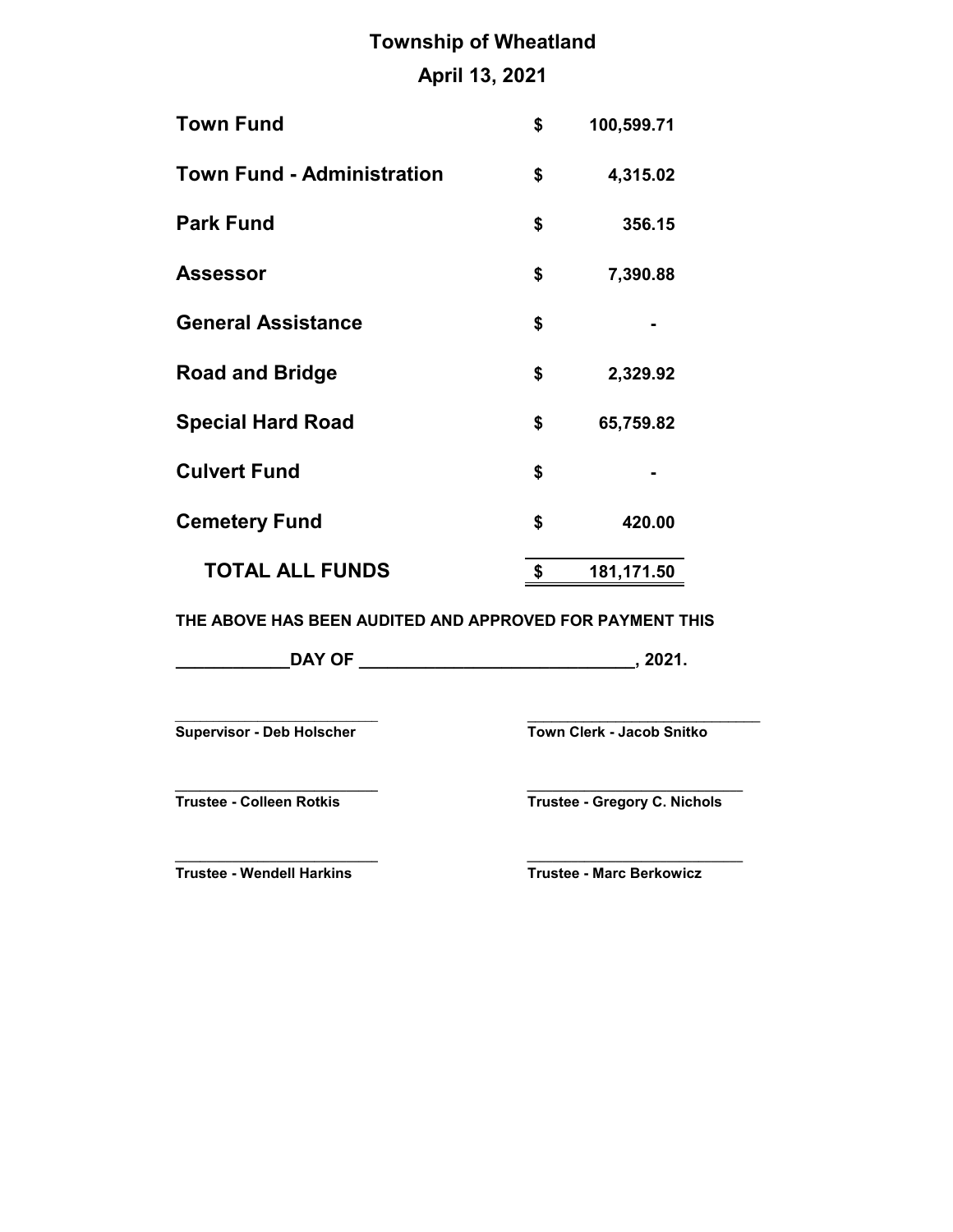#### **Township of Wheatland April 13, 2021**

| <b>Town Fund</b>                  | \$<br>100,599.71 |
|-----------------------------------|------------------|
| <b>Town Fund - Administration</b> | \$<br>4,315.02   |
| <b>Park Fund</b>                  | \$<br>356.15     |
| <b>Assessor</b>                   | \$<br>7,390.88   |
| <b>General Assistance</b>         | \$               |
| <b>Road and Bridge</b>            | \$<br>2,329.92   |
| <b>Special Hard Road</b>          | \$<br>65,759.82  |
| <b>Culvert Fund</b>               | \$               |
| <b>Cemetery Fund</b>              | \$<br>420.00     |
| <b>TOTAL ALL FUNDS</b>            | \$<br>181,171.50 |
|                                   |                  |

**THE ABOVE HAS BEEN AUDITED AND APPROVED FOR PAYMENT THIS**

**\_\_\_\_\_\_\_\_\_\_\_\_DAY OF \_\_\_\_\_\_\_\_\_\_\_\_\_\_\_\_\_\_\_\_\_\_\_\_\_\_\_\_\_, 2021.**

 $-$ 

**I ATTEST I HAVE REVIEWED THESE BILLS:**

**Town Clerk - Jacob Snitko**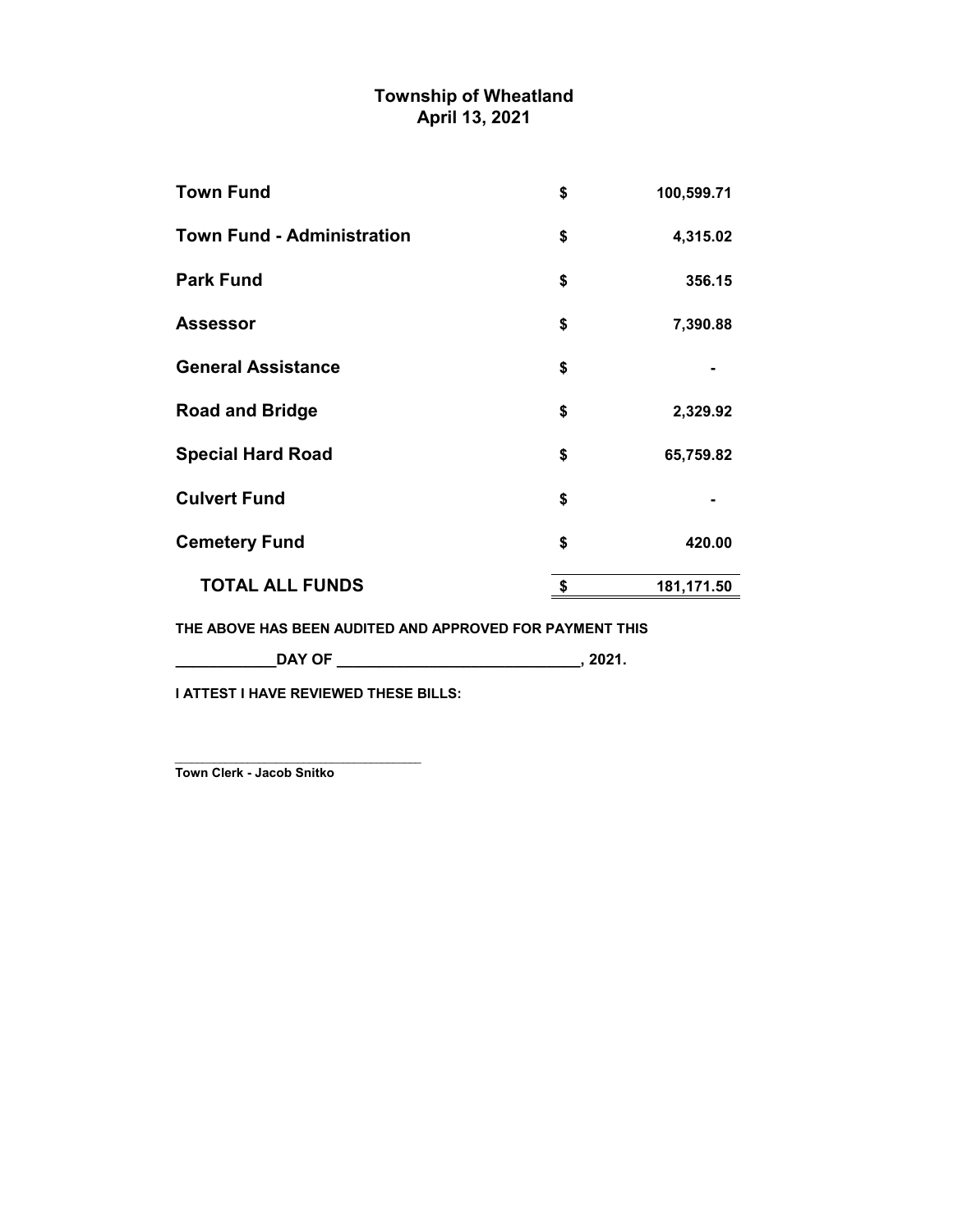| <b>Num</b>           | Date       | <b>Name</b>                            | <b>Account</b>                          | Amount     |
|----------------------|------------|----------------------------------------|-----------------------------------------|------------|
| 10 - Town Fund       |            |                                        |                                         |            |
| 24131                | 03/16/2021 | The Village Handyman                   | 4935 · Contingency                      | 4,875.00   |
| 24139                | 03/25/2021 | <b>Bankcard Processing Center</b>      | $4551 \cdot$ Office Supplies            | 46.84      |
| 24139                | 03/25/2021 | <b>Bankcard Processing Center</b>      | 4551 · Office Supplies                  | 13.49      |
| 24139                | 03/25/2021 | <b>Bankcard Processing Center</b>      | 4920 · Computer Software & Hardware     | 22.00      |
| 24139                | 03/25/2021 | <b>Bankcard Processing Center</b>      | 4551 · Office Supplies                  | 161.12     |
| 24139                | 03/25/2021 | <b>Bankcard Processing Center</b>      | 4551 Office Supplies                    | 1,440.00   |
| 24139                | 03/25/2021 | <b>Bankcard Processing Center</b>      | 4551 · Office Supplies                  | 64.64      |
| 24139                | 03/25/2021 | <b>Bankcard Processing Center</b>      | $4551 \cdot$ Office Supplies            | 49.98      |
| 24143                | 03/29/2021 | VSP of Illinois, NFP                   | $4138f \cdot VSP$                       | 27.62      |
| 24143                | 03/29/2021 | VSP of Illinois, NFP                   | 2518 · Vision Insurance                 | 16.56      |
|                      | 03/30/2021 | QuickBooks Payroll Service             | 2110 · Direct Deposit Liabilities       | 16,477.64  |
| EFTS 03-31           | 03/31/2021 | Internal Revenue Service Center        | 2500 · Payroll Liabilities              | 2,292.00   |
| EFTS 03-31           | 03/31/2021 | Internal Revenue Service Center        | 2500 · Payroll Liabilities              | 374.52     |
| EFTS 03-31           | 03/31/2021 | Internal Revenue Service Center        | 2500 · Payroll Liabilities              | 374.52     |
| EFTS 03-31           | 03/31/2021 | Internal Revenue Service Center        | 2500 · Payroll Liabilities              | 1,601.41   |
| EFTS 03-31           | 03/31/2021 | Internal Revenue Service Center        | 2500 · Payroll Liabilities              | 1,601.41   |
| WP 03-31-21          | 03/31/2021 | Illinois Department of Revenue         | 2500 · Payroll Liabilities              | 1,111.48   |
| <b>IMRF 03-21</b>    | 03/31/2021 | Illinois Municipal Retirement Fund     | 2510 · IMRF Payable                     | 753.64     |
| <b>IMRF 03-21</b>    | 03/31/2021 | Illinois Municipal Retirement Fund     | 2510 · IMRF Payable                     | 1,135.62   |
| <b>IMRF 03-21</b>    | 03/31/2021 | Illinois Municipal Retirement Fund     | 2510 · IMRF Payable                     | 2,508.52   |
| 24141                | 04/01/2021 | <b>Euclid Managers</b>                 | 4138b · Dental Insurance - Delta Dental | 95.08      |
| 24141                | 04/01/2021 | <b>Euclid Managers</b>                 | 2517 · Dental Insurance - Delta Dental  | 99.74      |
| 24142                | 04/01/2021 | Health Care Service Corporation        | 4138a · Health Insurance BCBS           | 2,289.13   |
| 24142                | 04/01/2021 | <b>Health Care Service Corporation</b> | 2516 · Health Insur. - Blue Cross       | 254.35     |
| Q1 IL Unemp          | 04/07/2021 | I.D.E.S.                               | 2500 · Payroll Liabilities              | 4,379.20   |
| 457b 4-15            | 04/07/2021 | <b>ICMA-RC</b>                         | 2520 457b Liability                     | 1,000.00   |
| 24160                | 04/13/2021 | Allied Benefit Systems, Inc.           | 4253 · Liability Insurance              | 2,360.00   |
| 24161                | 04/13/2021 | AMS Mechanical Systems, Inc.           | 4293 · Building Improvements            | 285.00     |
| 24162                | 04/13/2021 | Canon Financial Services, Inc.         | 4926 · Office Equipment Purchase        | 350.00     |
| 24163                | 04/13/2021 | Comcast                                | $4267 \cdot$ Telecommunications         | 230.84     |
| 24164                | 04/13/2021 | <b>Comcast Business</b>                | 4267 · Telecommunications               | 446.52     |
| 24165                | 04/13/2021 | Mark Dahlberg                          | 4211 Accounting and Audit Services      | 2,081.95   |
| 24166                | 04/13/2021 | Fox Valley Fire & Safety Company, Inc. | 4231 · Building Maintenance             | 153.50     |
| 24167                | 04/13/2021 | Doug E. Ibendahl                       | 4213 · Legal Services                   | 9,150.00   |
| 24168                | 04/13/2021 | <b>Midwest Service Corporation</b>     | 4293 · Building Improvements            | 76.00      |
| 24169                | 04/13/2021 | Pace Suburban Bus                      | $4800 \cdot PACE$                       | 3,146.33   |
| 24170                | 04/13/2021 | <b>Quill Corporation</b>               | 4551 Office Supplies                    | 81.93      |
| 24170                | 04/13/2021 | <b>Quill Corporation</b>               | 4551 Office Supplies                    | 23.41      |
| 24170                | 04/13/2021 | <b>Quill Corporation</b>               | 4551 Office Supplies                    | 72.60      |
| 24171                | 04/13/2021 | Sutfin Mechanical, Inc.                | 4231 · Building Maintenance             | 1,511.50   |
|                      | 04/14/2021 | QuickBooks Payroll Service             | 2110 · Direct Deposit Liabilities       | 25,992.20  |
| <b>EFTS 04-15</b>    | 04/15/2021 | Internal Revenue Service Center        | 2500 · Payroll Liabilities              | 3,357.00   |
| <b>EFTS 04-15</b>    | 04/15/2021 | Internal Revenue Service Center        | 2500 · Payroll Liabilities              | 599.20     |
| <b>EFTS 04-15</b>    | 04/15/2021 | Internal Revenue Service Center        | 2500 · Payroll Liabilities              | 599.20     |
| <b>EFTS 04-15</b>    | 04/15/2021 | Internal Revenue Service Center        | 2500 · Payroll Liabilities              | 2,562.21   |
| <b>EFTS 04-15</b>    | 04/15/2021 | Internal Revenue Service Center        | 2500 · Payroll Liabilities              | 2,562.21   |
| WP 04-15-21          | 04/15/2021 | Illinois Department of Revenue         | 2500 · Payroll Liabilities              | 1,892.60   |
| Total 10 - Town Fund |            |                                        |                                         | 100,599.71 |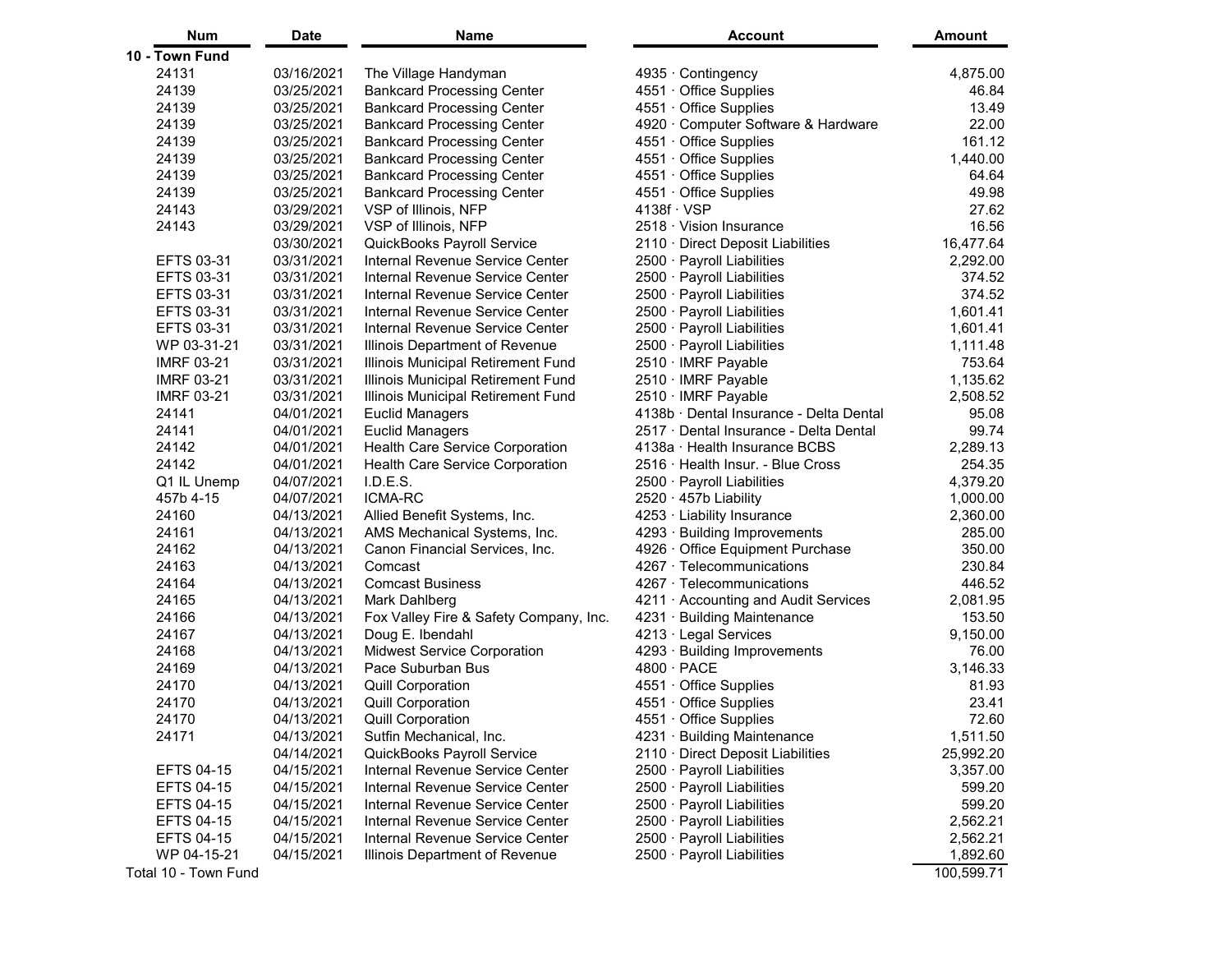| Num                         | Date       | Name                                   | <b>Account</b>                          | Amount   |
|-----------------------------|------------|----------------------------------------|-----------------------------------------|----------|
| 11 - Town Fund Admin        |            |                                        |                                         |          |
| 24143                       | 03/29/2021 | VSP of Illinois, NFP                   | $4138f \cdot VSP$                       | 13.81    |
| 24143                       | 03/29/2021 | VSP of Illinois, NFP                   | $2518 \cdot$ Vision Insurance           | 22.55    |
| 24140                       | 04/01/2021 | Dearborn National                      | 4138d · Life Insurance - Dearborn       | 8.50     |
| 24141                       | 04/01/2021 | <b>Euclid Managers</b>                 | 4138b · Dental Insurance - Delta Dental | 47.54    |
| 24141                       | 04/01/2021 | <b>Euclid Managers</b>                 | 2517 · Dental Insurance - Delta Dental  | 100.19   |
| 24142                       | 04/01/2021 | Health Care Service Corporation        | 4138a · Health Insurance BCBS           | 1,019.29 |
| 24142                       | 04/01/2021 | Health Care Service Corporation        | 2516 · Health Insur. - Blue Cross       | 103.14   |
| 457b 4-15                   | 04/07/2021 | <b>ICMA-RC</b>                         | $2520 \cdot 457b$ Liability             | 3,000.00 |
| Total 11 - Town Fund Admin  |            |                                        |                                         | 4,315.02 |
| 13 - Park Fund              |            |                                        |                                         |          |
| 24172                       | 04/13/2021 | ComEd Park #6018                       | 4261 Utilities                          | 33.68    |
| 24173                       | 04/13/2021 | Portable John, Inc.                    | 4631 · Park Subcontracting Services     | 222.47   |
| 24174                       | 04/13/2021 | Rainmakers                             | 4631 · Park Subcontracting Services     | 100.00   |
| Total 13 - Park Fund        |            |                                        |                                         | 356.15   |
|                             |            |                                        |                                         |          |
| 15 - Assessors Office       |            |                                        |                                         |          |
| 24143                       | 03/29/2021 | VSP of Illinois, NFP                   | $4138f \cdot VSP$                       | 69.05    |
| 24143                       | 03/29/2021 | VSP of Illinois, NFP                   | $2518 \cdot$ Vision Insurance           | 8.28     |
| 24140                       | 04/01/2021 | <b>Dearborn National</b>               | 4138d · Life Insurance - Dearborn       | 42.50    |
| 24141                       | 04/01/2021 | <b>Euclid Managers</b>                 | 4138b · Dental Insurance - Delta Dental | 237.70   |
| 24141                       | 04/01/2021 | Euclid Managers                        | 2517 · Dental Insurance - Delta Dental  | 49.87    |
| 24142                       | 04/01/2021 | Health Care Service Corporation        | 4138a · Health Insurance BCBS           | 3,324.82 |
| 24142                       | 04/01/2021 | Health Care Service Corporation        | 2516 · Health Insur. - Blue Cross       | 224.49   |
| 457b 4-15                   | 04/07/2021 | <b>ICMA-RC</b>                         | 2520 · 457b Liability                   | 190.00   |
| 24175                       | 04/13/2021 | Jim Hofman                             | 4850 · Mileage                          | 133.91   |
| 24176                       | 04/13/2021 | Chuck, Kern                            | 4870 · Travel & Conference              | 260.26   |
| 24177                       | 04/13/2021 | Illinois Property Assessment Institute | 4870 · Travel & Conference              | 370.00   |
| 24177                       | 04/13/2021 | Illinois Property Assessment Institute | 4870 · Travel & Conference              | 370.00   |
| 24177                       | 04/13/2021 | Illinois Property Assessment Institute | 4870 · Travel & Conference              | 370.00   |
| 24177                       | 04/13/2021 | Illinois Property Assessment Institute | 4870 · Travel & Conference              | 370.00   |
| 24177                       | 04/13/2021 | Illinois Property Assessment Institute | 4870 · Travel & Conference              | 370.00   |
| 24178                       | 04/13/2021 | JRM Consulting Inc                     | 4220 · Subcontractor Fees               | 1,000.00 |
| Total 15 - Assessors Office |            |                                        |                                         | 7,390.88 |
| 50 - Road and Bridge        |            |                                        |                                         |          |
| 20777                       | 04/13/2021 | <b>Bankcard Processing Center</b>      | $4830 \cdot$ Dues                       | 14.99    |
| 20777                       | 04/13/2021 | <b>Bankcard Processing Center</b>      | 4551 · Office Supplies                  | 38.91    |
| 20777                       | 04/13/2021 | <b>Bankcard Processing Center</b>      | 4551 Office Supplies                    | 56.96    |
| 20777                       | 04/13/2021 | <b>Bankcard Processing Center</b>      | 4551 · Office Supplies                  | 960.65   |
| 20777                       | 04/13/2021 | <b>Bankcard Processing Center</b>      | 4551 · Office Supplies                  | 30.92    |
| 20777                       | 04/13/2021 | <b>Bankcard Processing Center</b>      | 4544 · Postage / Printing               | 354.40   |
| 20778                       | 04/13/2021 | <b>Team WolfPack Tools</b>             | 4571 · Small Tools                      | 134.99   |
| 20778                       | 04/13/2021 | <b>Team WolfPack Tools</b>             | 4571 · Small Tools                      | 629.42   |
| 20779                       | 04/13/2021 | ULINE                                  | 4551 · Office Supplies                  | 108.68   |
| Total 50 - Road and Bridge  |            |                                        |                                         | 2,329.92 |
| 60 - Special Hard Road      |            |                                        |                                         |          |
| 20730                       | 03/29/2021 | Dearborn National                      | 4138d · Life Insurance - Dearborn       | 42.50    |
| <b>IMRF 03-21</b>           | 03/31/2021 | Illinois Municipal Retirement Fund     | 2510 · IMRF Payable                     | 1,878.13 |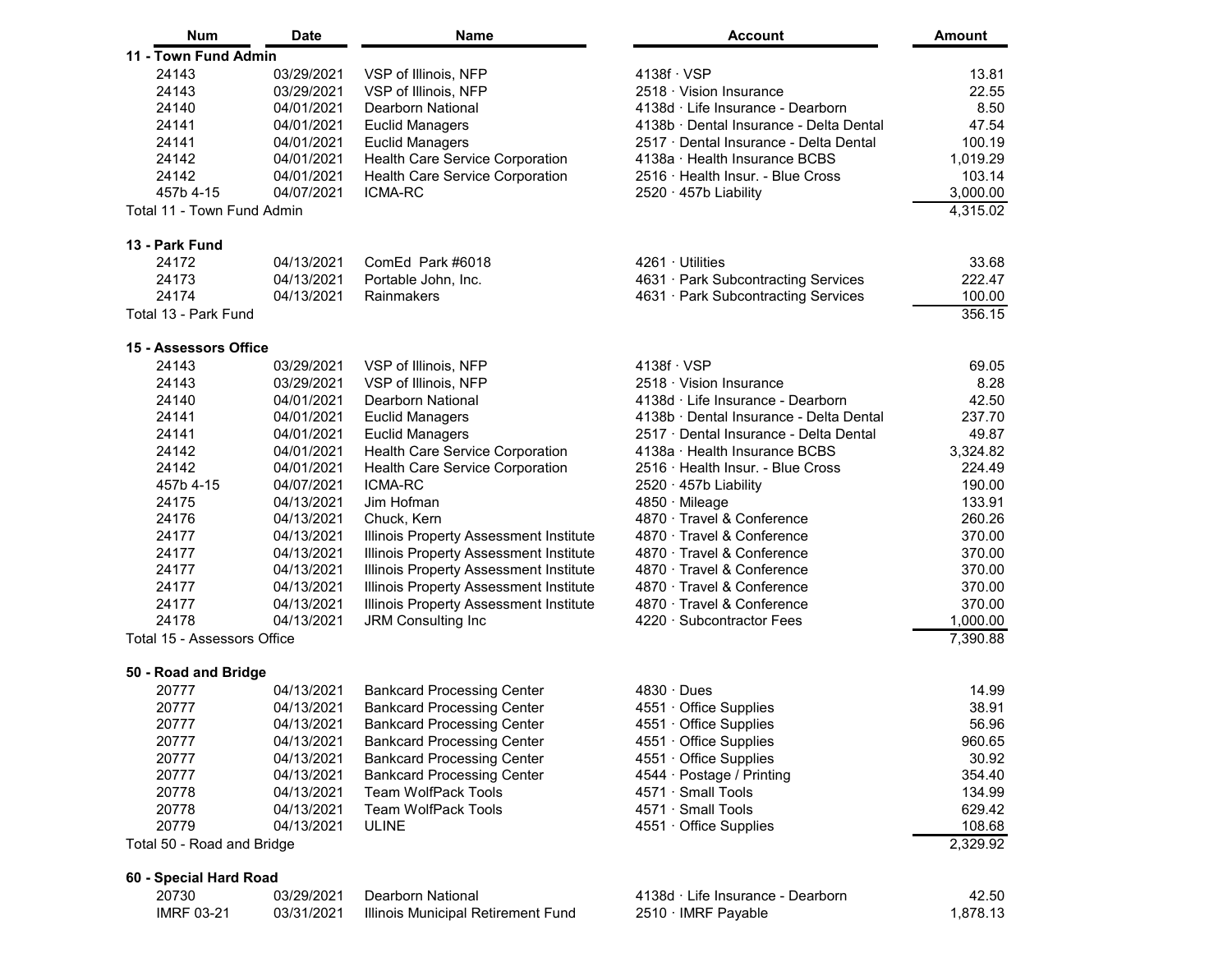| Num               | <b>Date</b> | <b>Name</b>                              | <b>Account</b>                          | <b>Amount</b> |
|-------------------|-------------|------------------------------------------|-----------------------------------------|---------------|
| <b>IMRF 03-21</b> | 03/31/2021  | Illinois Municipal Retirement Fund       | 2510 · IMRF Payable                     | 1,309.20      |
| <b>IMRF 03-21</b> | 03/31/2021  | Illinois Municipal Retirement Fund       | 2510 · IMRF Payable                     | 2,891.87      |
| 20733             | 03/31/2021  | VSP of Illinois, NFP                     | $4138f \cdot VSP$                       | 69.05         |
| 20733             | 03/31/2021  | VSP of Illinois, NFP                     | 2518 · Vision Insurance                 | 17.02         |
| 20731             | 04/01/2021  | <b>Euclid Managers</b>                   | 4138b · Dental Insurance - Delta Dental | 237.70        |
| 20731             | 04/01/2021  | <b>Euclid Managers</b>                   | 2517 · Dental Insurance - Delta Dental  | 150.06        |
| 20732             | 04/01/2021  | Health Care Service Corporation          | 4138a · Health Insurance BCBS           | 5,720.64      |
| 20732             | 04/01/2021  | Health Care Service Corporation          | 2516 · Health Insur. - Blue Cross       | 613.46        |
| 457b 4-15         | 04/07/2021  | <b>ICMA-RC</b>                           | $2520 \cdot 457b$ Liability             | 200.00        |
| 20777             | 04/13/2021  | <b>Bankcard Processing Center</b>        | 4239 · Vehicle Equipment Maintenance    | 299.91        |
| 20777             | 04/13/2021  | <b>Bankcard Processing Center</b>        | 4294 · Drainage Maintenance             | 77.25         |
| 20777             | 04/13/2021  | <b>Bankcard Processing Center</b>        | 4298 · Uniforms & PPE                   | 264.97        |
| 20777             | 04/13/2021  | <b>Bankcard Processing Center</b>        | $4298 \cdot$ Uniforms & PPE             | 184.99        |
| 20739             | 04/13/2021  | <b>Terry Cecchiny</b>                    | 4320 · Snow Removal                     | 50.00         |
| 20740             | 04/13/2021  | Weihua Sun                               | 4320 · Snow Removal                     | 50.00         |
| 20741             | 04/13/2021  | Bonnell Industries Inc.                  | 4239 · Vehicle Equipment Maintenance    | 41.83         |
| 20742             | 04/13/2021  | <b>Boughton Trucking &amp; Materials</b> | 4294 Drainage Maintenance               | 1,036.80      |
| 20743             | 04/13/2021  | <b>Buikema's Ace Hardware Centers</b>    | 4239 · Vehicle Equipment Maintenance    | 115.88        |
| 20744             | 04/13/2021  | Cintas #344                              | 4298 Uniforms & PPE                     | 38.53         |
| 20744             | 04/13/2021  | Cintas #344                              | 4298 Uniforms & PPE                     | 35.00         |
| 20744             | 04/13/2021  | Cintas #344                              | 4298 Uniforms & PPE                     | 35.00         |
| 20744             | 04/13/2021  | Cintas #344                              | 4298 Uniforms & PPE                     | 39.69         |
| 20745             | 04/13/2021  | City of Naperville                       | 4261 · Utilities                        | 1,013.18      |
| 20746             | 04/13/2021  | ComEd #9012                              | 4760 · Street Lights                    | 41.15         |
| 20747             | 04/13/2021  | ComEd #4058                              | 4760 · Street Lights                    | 6.66          |
| 20748             | 04/13/2021  | ComEd #9055                              | 4760 Street Lights                      | 1,916.08      |
| 20749             | 04/13/2021  | <b>Central Parts Warehouse</b>           | 4239 · Vehicle Equipment Maintenance    | 696.44        |
| 20750             | 04/13/2021  | Doug's Chainsaw & Small Engine           | 4533 · Equipment Supplies               | 40.00         |
| 20751             | 04/13/2021  | Environmental Recycling & Disposal Svc   | 4237 · Road Maintenance                 | 539.58        |
| 20752             | 04/13/2021  | <b>Fleet Safety Supply</b>               | 4239 · Vehicle Equipment Maintenance    | 351.62        |
| 20753             | 04/13/2021  | Fox Valley Fire & Safety Company, Inc.   | 4231 · Building Maintenance             | 153.50        |
| 20754             | 04/13/2021  | Gasaway Distriibutors Inc.               | 4538 · Snow Removal Supplies            | 2,719.94      |
| 20755             | 04/13/2021  | Green World Inc.                         | 4294 · Drainage Maintenance             | 3,004.00      |
| 20756             | 04/13/2021  | Interstate Battery System of SW Chicago  | 4239 · Vehicle Equipment Maintenance    | 219.95        |
| 20756             | 04/13/2021  | Interstate Battery System of SW Chicago  | 4239 · Vehicle Equipment Maintenance    | 266.00        |
| 20757             | 04/13/2021  | JRM Consulting Inc                       | 4920 · Computer Software & Hardware     | 4,500.00      |
| 20758             | 04/13/2021  | <b>JX Truck Center</b>                   | 4239 · Vehicle Equipment Maintenance    | 321.91        |
| 20759             | 04/13/2021  | Kendall County Concrete, Inc.            | $4293 \cdot$ Building Improvements      | 500.00        |
| 20759             | 04/13/2021  | Kendall County Concrete, Inc.            | 4293 · Building Improvements            | 550.00        |
| 20760             | 04/13/2021  | Kimball Midwest                          | 4239 · Vehicle Equipment Maintenance    | 101.86        |
| 20761             | 04/13/2021  | <b>Meade Electric</b>                    | 4237 · Road Maintenance                 | 338.93        |
| 20762             | 04/13/2021  | Morris Engineering, Inc.                 | 4216 · Engineering Service Fees         | 2,071.00      |
| 20763             | 04/13/2021  | <b>NAPA Auto Parts</b>                   | 4239 · Vehicle Equipment Maintenance    | 45.49         |
| 20763             | 04/13/2021  | <b>NAPA Auto Parts</b>                   | 4239 Vehicle Equipment Maintenance      | 59.96         |
| 20763             | 04/13/2021  | <b>NAPA Auto Parts</b>                   | 4239 Vehicle Equipment Maintenance      | 238.95        |
| 20763             | 04/13/2021  | <b>NAPA Auto Parts</b>                   | 4239 Vehicle Equipment Maintenance      | 316.74        |
| 20764             | 04/13/2021  | <b>NICOR</b>                             | 4261 · Utilities                        | 495.45        |
| 20765             | 04/13/2021  | Northern Contracting, Inc.               | 4294 · Drainage Maintenance             | 7,046.18      |
| 20766             | 04/13/2021  | Rush Truck Center - prev. Chicago Int'l  | 4239 Vehicle Equipment Maintenance      | 245.00        |
| 20766             | 04/13/2021  | Rush Truck Center - prev. Chicago Int'l  | 4239 Vehicle Equipment Maintenance      | 892.20        |
| 20767             | 04/13/2021  | Superior Asphalt Materials, LLC          | 4237 · Road Maintenance                 | 245.00        |
|                   |             |                                          |                                         |               |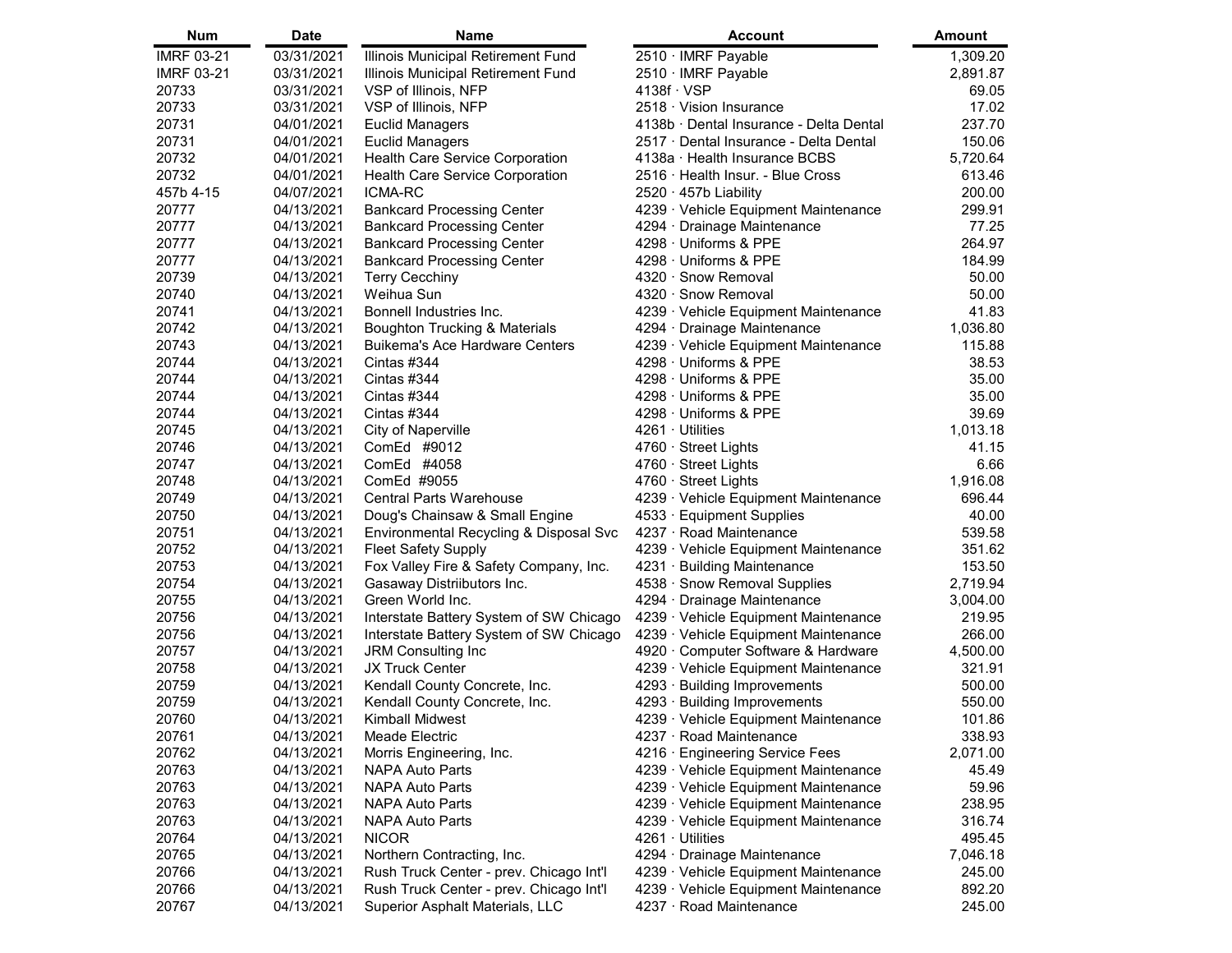| <b>Date</b>                  | <b>Name</b>                            | <b>Account</b>                       | <b>Amount</b> |
|------------------------------|----------------------------------------|--------------------------------------|---------------|
| 04/13/2021                   | Sutfin Mechanical, Inc.                | 4231 · Building Maintenance          | 1,511.50      |
| 04/13/2021                   | Traffic Control & Protection Inc.      | 4237 · Road Maintenance              | 151.70        |
| 04/13/2021                   | Traffic Control & Protection Inc.      | 4237 · Road Maintenance              | 1,195.00      |
| 04/13/2021                   | Traffic Control & Protection Inc.      | 4237 · Road Maintenance              | 7,109.15      |
| 04/13/2021                   | Traffic Control & Protection Inc.      | 4237 · Road Maintenance              | 377.60        |
| 04/13/2021                   | Traffic Control & Protection Inc.      | 4237 · Road Maintenance              | 3,004.90      |
| 04/13/2021                   | Traffic Control & Protection Inc.      | 4237 · Road Maintenance              | 2,174.60      |
| 04/13/2021                   | Traffic Control & Protection Inc.      | 4237 · Road Maintenance              | 600.00        |
| 04/13/2021                   | Traffic Control & Protection Inc.      | 4237 · Road Maintenance              | 396.15        |
| 04/13/2021                   | Tri-K, Inc.                            | 4239 · Vehicle Equipment Maintenance | 720.00        |
| 04/13/2021                   | Tri-K, Inc.                            | 4239 Vehicle Equipment Maintenance   | 187.96        |
| 04/13/2021                   | Underground Pipe & Valve, Co.          | 4294 · Drainage Maintenance          | 721.60        |
| 04/13/2021                   | USIC Locating Services, LLC            | 4294 · Drainage Maintenance          | 270.12        |
| 04/13/2021                   | <b>Verizon Connect</b>                 | 4267 · Telecommunications            | 117.51        |
| 04/13/2021                   | Verizon Connect                        | 4267 · Telecommunications            | 24.84         |
| 04/13/2021                   | Water Products Company of Aurora, Inc. | 4294 · Drainage Maintenance          | 133.00        |
| 04/13/2021                   | Water Products Company of Aurora, Inc. | 4294 Drainage Maintenance            | 1,652.00      |
| 04/13/2021                   | <b>West Side Tractor Sales</b>         | 4239 Vehicle Equipment Maintenance   | 155.76        |
| 04/13/2021                   | Verizon                                | 4267 Telecommunications              | 282.62        |
| 04/13/2021                   |                                        | 4293 · Building Improvements         | 285.00        |
| 04/13/2021                   | A Beep, LLC                            | 4267 · Telecommunications            | 352.56        |
| Total 60 - Special Hard Road |                                        |                                      | 65,759.82     |
| 80 - Cemetery Fund           |                                        |                                      |               |
| 04/13/2021                   | Jim Hofman                             | 4300 Grave Openings                  | 100.00        |
|                              |                                        | AMS Mechanical Systems, Inc.         |               |

| 1207                     | <u>04/13/2021</u> | Jim Holman          | 4300 Grave Openings         | TUU.UU |
|--------------------------|-------------------|---------------------|-----------------------------|--------|
| 1207                     | 04/13/2021        | Jim Hofman          | $4300 \cdot$ Grave Openings | 100.00 |
| 1207                     | 04/13/2021        | Jim Hofman          | 4310 · Grave Markings       | 15.00  |
| 1207                     | 04/13/2021        | Jim Hofman          | $4310 \cdot$ Grave Markings | 15.00  |
| 1207                     | 04/13/2021        | Jim Hofman          | $4310 \cdot$ Grave Markings | 15.00  |
| 1207                     | 04/13/2021        | Jim Hofman          | $4310 \cdot$ Grave Markings | 15.00  |
| 1208                     | 04/13/2021        | David Jacque        | $4310 \cdot$ Grave Markings | 15.00  |
| 1208                     | 04/13/2021        | David Jacque        | $4310 \cdot$ Grave Markings | 15.00  |
| 1209                     | 04/13/2021        | <b>Robert Garms</b> | $4310 \cdot$ Grave Markings | 15.00  |
| 1209                     | 04/13/2021        | <b>Robert Garms</b> | $4310 \cdot$ Grave Markings | 15.00  |
| 1210                     | 04/13/2021        | Kathryn Peters      | $4300 \cdot$ Grave Openings | 100.00 |
| Total 80 - Cemetery Fund |                   |                     |                             | 420.00 |
|                          |                   |                     |                             |        |

**TOTAL 181,171.50**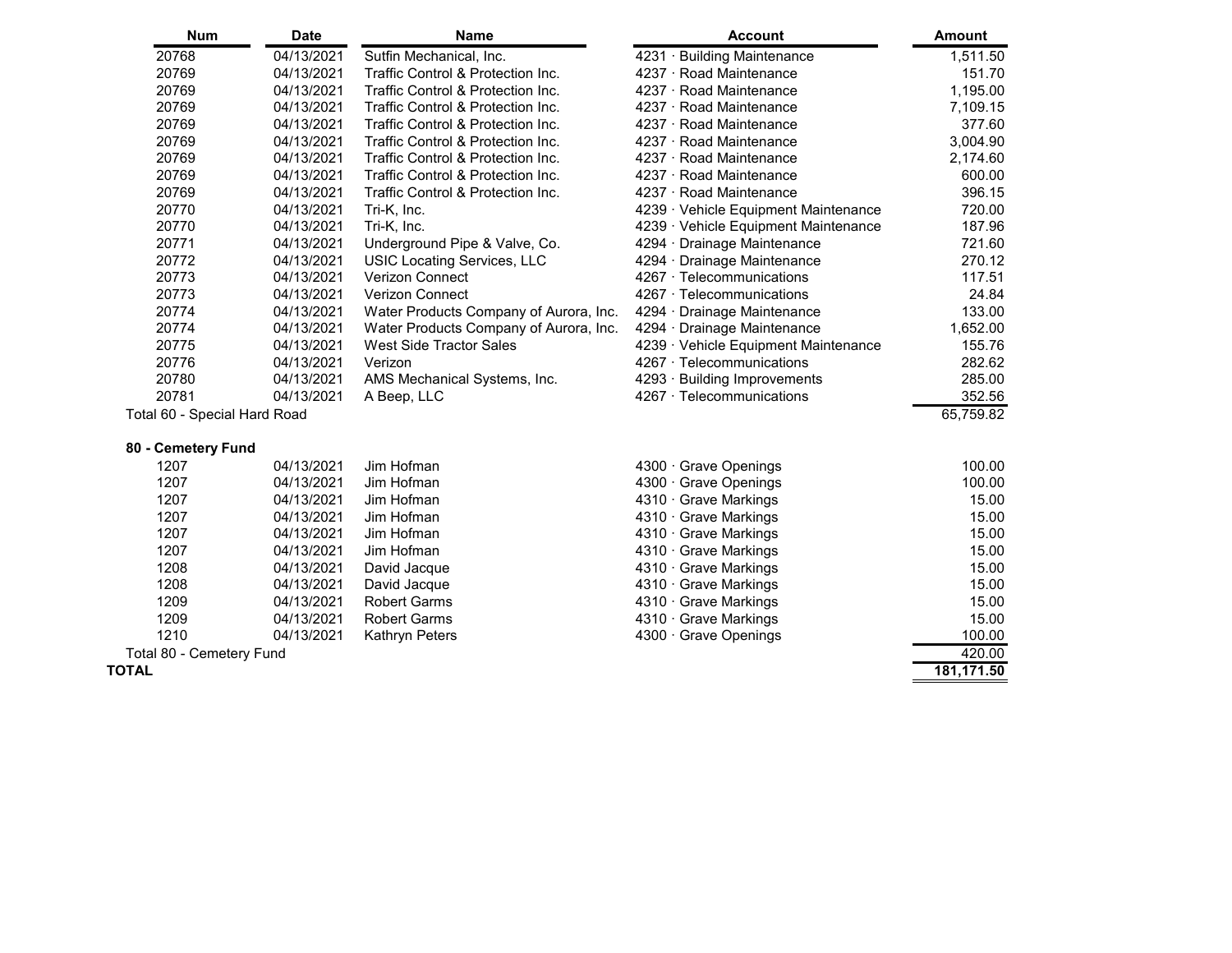#### **Township of Wheatland Board of Trustee's Monthly Meeting Actual vs Budget - Town Fund For the Fiscal Month of and Year to Date Through April 15, 2021**

| <b>Income</b><br>0.00<br>0.00<br>0.00<br>0.00<br>$0.0\%$<br>3000 · Property Taxes - Current<br>3,060.65<br>3,060.65<br>3,060.65<br>100.0%<br>3004 · Replacement Taxes - PPRT<br>0.00<br>3050 · PACE Grant<br>(6,956.87)<br>0.00<br>$-6,956.87$<br>100.0%<br>(6,956.87)<br>0.00<br>0.0%<br>$3060 \cdot$ Grants<br>0.00<br>0.00<br>0.00<br>0.00<br>0.00<br>0.00<br>0.0%<br>3090 · Other Income<br>0.00<br>0.00<br>0.00<br>0.0%<br>3029 · Other Interest Income<br>0.00<br>0.00<br>$-3,896.22$<br>$-3,896.22$<br>0.00<br>$-3,896.22$<br>100.0%<br><b>Total Income</b><br><b>Expenses</b><br>4214 · Payroll Expenses<br>18,198.03<br>18,198.03<br>0.00<br>18,198.03<br>100.0%<br>4133 · Payroll Taxes - Employer<br>1,355.15<br>1,355.15<br>0.00<br>1,355.15<br>100.0% |
|--------------------------------------------------------------------------------------------------------------------------------------------------------------------------------------------------------------------------------------------------------------------------------------------------------------------------------------------------------------------------------------------------------------------------------------------------------------------------------------------------------------------------------------------------------------------------------------------------------------------------------------------------------------------------------------------------------------------------------------------------------------------|
|                                                                                                                                                                                                                                                                                                                                                                                                                                                                                                                                                                                                                                                                                                                                                                    |
|                                                                                                                                                                                                                                                                                                                                                                                                                                                                                                                                                                                                                                                                                                                                                                    |
|                                                                                                                                                                                                                                                                                                                                                                                                                                                                                                                                                                                                                                                                                                                                                                    |
|                                                                                                                                                                                                                                                                                                                                                                                                                                                                                                                                                                                                                                                                                                                                                                    |
|                                                                                                                                                                                                                                                                                                                                                                                                                                                                                                                                                                                                                                                                                                                                                                    |
|                                                                                                                                                                                                                                                                                                                                                                                                                                                                                                                                                                                                                                                                                                                                                                    |
|                                                                                                                                                                                                                                                                                                                                                                                                                                                                                                                                                                                                                                                                                                                                                                    |
|                                                                                                                                                                                                                                                                                                                                                                                                                                                                                                                                                                                                                                                                                                                                                                    |
|                                                                                                                                                                                                                                                                                                                                                                                                                                                                                                                                                                                                                                                                                                                                                                    |
|                                                                                                                                                                                                                                                                                                                                                                                                                                                                                                                                                                                                                                                                                                                                                                    |
|                                                                                                                                                                                                                                                                                                                                                                                                                                                                                                                                                                                                                                                                                                                                                                    |
| 268.19<br>100.0%<br>4131 · IMRF - Employer Contribution<br>268.19<br>268.19<br>0.00                                                                                                                                                                                                                                                                                                                                                                                                                                                                                                                                                                                                                                                                                |
| 4138 · Health Insurance<br>0.00<br>0.00<br>0.00<br>0.0%<br>0.00                                                                                                                                                                                                                                                                                                                                                                                                                                                                                                                                                                                                                                                                                                    |
| 100.0%<br>4138a · Health Insurance BCBS<br>3,308.42<br>3,308.42<br>0.00<br>3,308.42                                                                                                                                                                                                                                                                                                                                                                                                                                                                                                                                                                                                                                                                                |
| 4138b · Dental Insurance - Delta Dental<br>142.62<br>142.62<br>0.00<br>100.0%<br>142.62                                                                                                                                                                                                                                                                                                                                                                                                                                                                                                                                                                                                                                                                            |
| 0.00<br>0.00<br>0.00<br>0.00<br>$0.0\%$<br>4138c · Wage Works Debit Card                                                                                                                                                                                                                                                                                                                                                                                                                                                                                                                                                                                                                                                                                           |
| 100.0%<br>8.50<br>8.50<br>0.00<br>8.50<br>4138d · Life Insurance - Dearborn                                                                                                                                                                                                                                                                                                                                                                                                                                                                                                                                                                                                                                                                                        |
| 4138e · Medicaid Reimbursement<br>124.33<br>124.33<br>0.00<br>124.33<br>100.0%                                                                                                                                                                                                                                                                                                                                                                                                                                                                                                                                                                                                                                                                                     |
| 4138f · VSP<br>0.00<br>0.00<br>0.00<br>0.00<br>0.0%                                                                                                                                                                                                                                                                                                                                                                                                                                                                                                                                                                                                                                                                                                                |
| 4138 · Health Insurance - Other<br>0.00<br>0.00<br>0.00<br>0.0%<br>0.00                                                                                                                                                                                                                                                                                                                                                                                                                                                                                                                                                                                                                                                                                            |
| 3,583.87<br>100.0%<br>3,583.87<br>3,583.87<br>Total 4138 · Health Insurance<br>0.00                                                                                                                                                                                                                                                                                                                                                                                                                                                                                                                                                                                                                                                                                |
| 0.0%<br>4136 · Workman Compensation<br>0.00<br>0.00<br>0.00<br>0.00                                                                                                                                                                                                                                                                                                                                                                                                                                                                                                                                                                                                                                                                                                |
| 0.00<br>0.00<br>0.00<br>0.0%<br>4139 · Training / Educational Classes<br>0.00                                                                                                                                                                                                                                                                                                                                                                                                                                                                                                                                                                                                                                                                                      |
| 0.00<br>0.00<br>0.00<br>0.0%<br>4211 · Accounting and Audit Services<br>0.00                                                                                                                                                                                                                                                                                                                                                                                                                                                                                                                                                                                                                                                                                       |
| 0.0%<br>4213 · Legal Services<br>0.00<br>0.00<br>0.00<br>0.00                                                                                                                                                                                                                                                                                                                                                                                                                                                                                                                                                                                                                                                                                                      |
| 0.00<br>0.00<br>0.00<br>0.0%<br>4220 · Subcontractor Fees<br>0.00                                                                                                                                                                                                                                                                                                                                                                                                                                                                                                                                                                                                                                                                                                  |
| 1,511.50<br>100.0%<br>4231 · Building Maintenance<br>1,511.50<br>0.00<br>1,511.50                                                                                                                                                                                                                                                                                                                                                                                                                                                                                                                                                                                                                                                                                  |
| 4253 · Liability Insurance<br>2,360.00<br>2,360.00<br>0.00<br>2,360.00<br>100.0%                                                                                                                                                                                                                                                                                                                                                                                                                                                                                                                                                                                                                                                                                   |
| 4267 · Telecommunications<br>(208.18)<br>0.00<br>$-208.18$<br>100.0%<br>(208.18)                                                                                                                                                                                                                                                                                                                                                                                                                                                                                                                                                                                                                                                                                   |
| 0.00<br>0.00<br>0.0%<br>4261 · Utilities<br>0.00<br>0.00                                                                                                                                                                                                                                                                                                                                                                                                                                                                                                                                                                                                                                                                                                           |
| 0.0%<br>0.00<br>0.00<br>0.00<br>0.00<br>4539 · Vehicle/Equipment Supplies                                                                                                                                                                                                                                                                                                                                                                                                                                                                                                                                                                                                                                                                                          |
| 0.0%<br>0.00<br>0.00<br>0.00<br>4541 · Newsletter<br>0.00                                                                                                                                                                                                                                                                                                                                                                                                                                                                                                                                                                                                                                                                                                          |
| 0.0%<br>4544 · Postage / Printing<br>0.00<br>0.00<br>0.00<br>0.00                                                                                                                                                                                                                                                                                                                                                                                                                                                                                                                                                                                                                                                                                                  |
| 0.00<br>0.00<br>0.0%<br>4545 · Publishing<br>0.00<br>0.00                                                                                                                                                                                                                                                                                                                                                                                                                                                                                                                                                                                                                                                                                                          |
| 177.94<br>177.94<br>177.94<br>100.0%<br>4551 · Office Supplies<br>0.00<br>0.0%                                                                                                                                                                                                                                                                                                                                                                                                                                                                                                                                                                                                                                                                                     |
| 4676 · Senior Services<br>0.00<br>0.00<br>0.00<br>0.00<br>0.00<br>0.00<br>0.0%<br>0.00<br>0.00                                                                                                                                                                                                                                                                                                                                                                                                                                                                                                                                                                                                                                                                     |
| 4750 · Mostquito Abatement<br>(6,000.00)<br>(6,000.00)<br>$-6,000.00$<br>100.0%<br>4800 · PACE                                                                                                                                                                                                                                                                                                                                                                                                                                                                                                                                                                                                                                                                     |
| 0.00<br>0.0%<br>4830 · Dues<br>0.00<br>0.00<br>0.00<br>0.00                                                                                                                                                                                                                                                                                                                                                                                                                                                                                                                                                                                                                                                                                                        |
| 0.0%<br>0.00<br>0.00<br>0.00<br>0.00<br>4850 · Mileage                                                                                                                                                                                                                                                                                                                                                                                                                                                                                                                                                                                                                                                                                                             |
| 4890 · Adminstration<br>0.00<br>0.00<br>0.00<br>0.0%<br>0.00                                                                                                                                                                                                                                                                                                                                                                                                                                                                                                                                                                                                                                                                                                       |
| 0.00<br>0.0%<br>0.00<br>0.00<br>4899 · Publications<br>0.00                                                                                                                                                                                                                                                                                                                                                                                                                                                                                                                                                                                                                                                                                                        |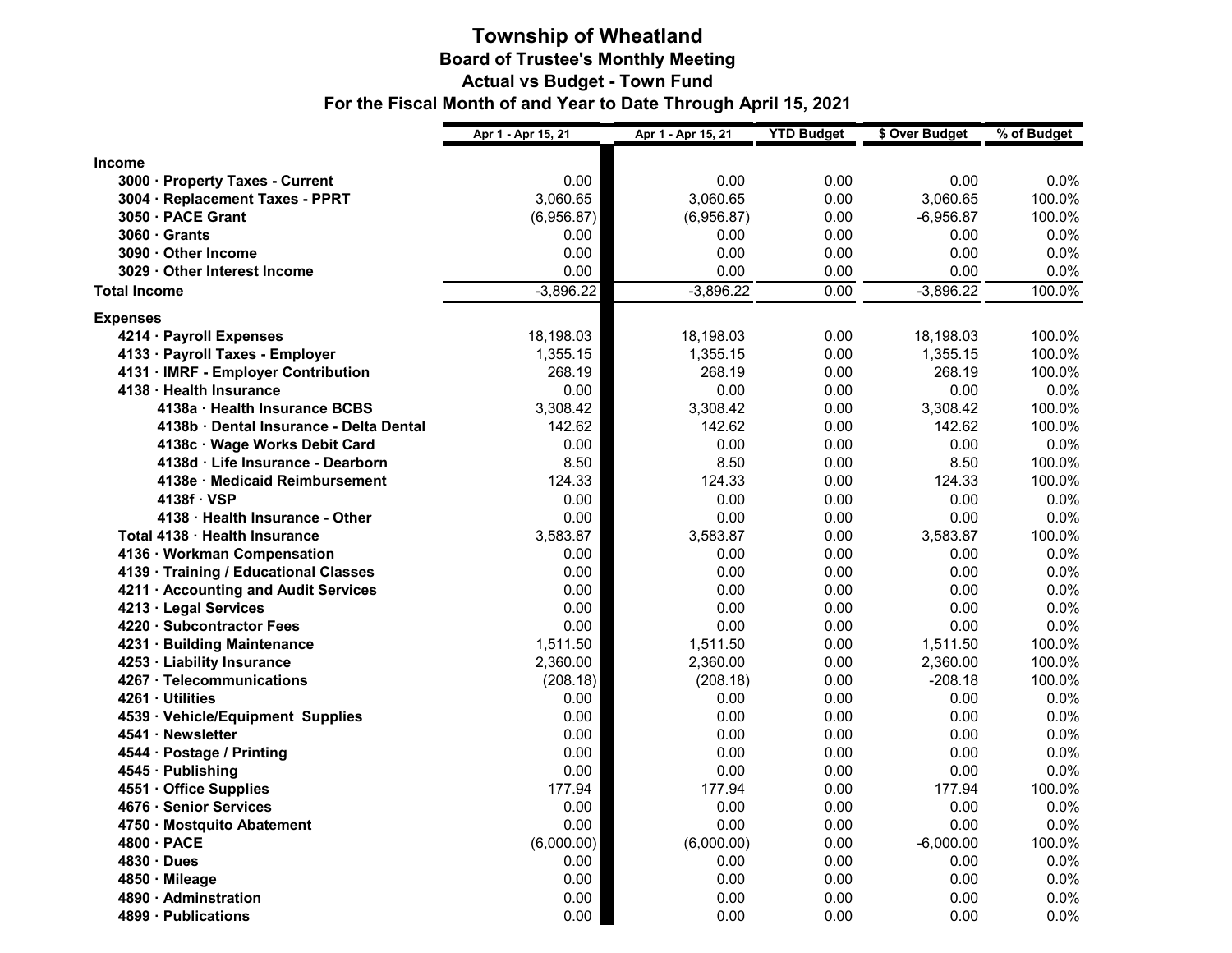|                                    | Apr 1 - Apr 15, 21 | Apr 1 - Apr 15, 21 | <b>YTD Budget</b> | \$ Over Budget | % of Budget |
|------------------------------------|--------------------|--------------------|-------------------|----------------|-------------|
| 4920 Computer Software & Hardware  | 0.00               | 0.00               | 0.00              | 0.00           | $0.0\%$     |
| 4921 · Website Maintenace          | 0.00               | 0.00               | 0.00              | 0.00           | $0.0\%$     |
| 4293 · Building Improvements       | 76.00              | 76.00              | 0.00              | 76.00          | 100.0%      |
| 4926 Office Equipment Purchase     | (215.00)           | (215.00)           | 0.00              | $-215.00$      | 100.0%      |
| 4935 · Contingency                 | 0.00               | 0.00               | 0.00              | 0.00           | $0.0\%$     |
| 4940 · Software Package Accounting | 0.00               | 0.00               | 0.00              | 0.00           | $0.0\%$     |
| 4950 · Miscellaneous Expenses      | 0.00               | 0.00               | 0.00              | 0.00           | $0.0\%$     |
| <b>Total Expenses</b>              | 21.107.50          | 21.107.50          | 0.00              | 21.107.50      | 100.0%      |
| <b>Net Ordinary Income</b>         | $-25.003.72$       | $-25,003.72$       | 0.00              | $-25,003.72$   | 100.0%      |
| <b>Net Surplus (Deficit)</b>       | $-25,003.72$       | $-25,003.72$       | 0.00              | $-25,003.72$   | 100.0%      |

*\* Negative balances are from March accruals for Fiscal Year 2021 Revenues/Expenses that are reversed in April. The negative balances will go away when the revenue and expenses that were accrued for are actually received/paid.*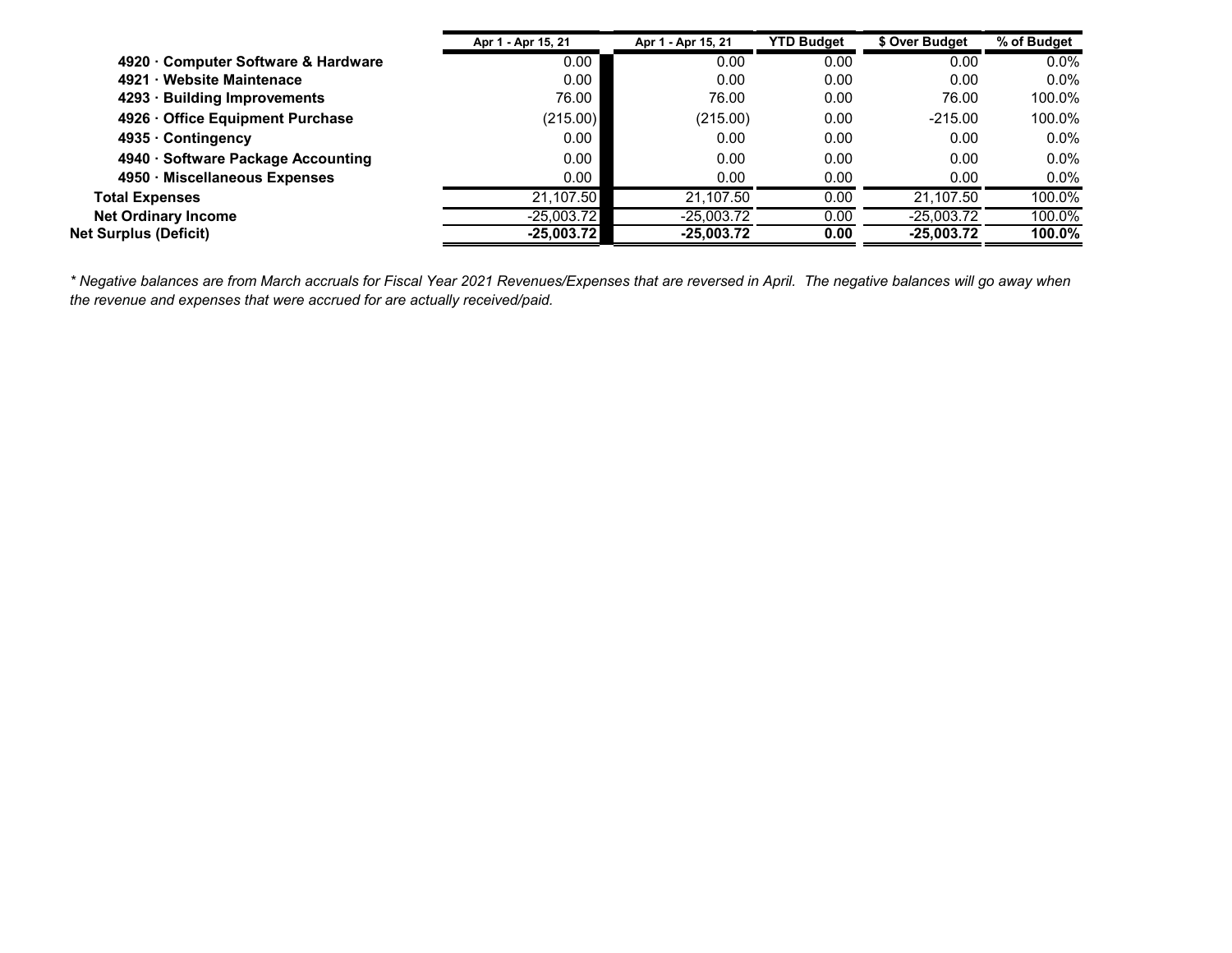#### **Township of Wheatland Board of Trustee's Monthly Meeting Actual vs Budget - Assessor For the Fiscal Month of and Year to Date Through April 15, 2021**

|                                        | Apr 1 - Apr 15, 21 | Apr 1 - Apr 15, 21 | <b>YTD Budget</b> | \$ Over Budget % of Budget |         |
|----------------------------------------|--------------------|--------------------|-------------------|----------------------------|---------|
| <b>Expenses</b>                        |                    |                    |                   |                            |         |
| 4214 · Payroll Expenses                | 10,142.25          | 10,142.25          | 0.00              | 10,142.25                  | 100.0%  |
| 4133 · Payroll Taxes - Employer        | 863.44             | 863.44             | 0.00              | 863.44                     | 100.0%  |
| 4131 · IMRF - Employer Contribution    | 986.07             | 986.07             | 0.00              | 986.07                     | 100.0%  |
| 4138 · Health Insurance                | 0.00               | 0.00               | 0.00              | 0.00                       | 0.0%    |
| 4138a · Health Insurance BCBS          | 3,324.82           | 3,324.82           | 0.00              | 3,324.82                   | 100.0%  |
| 4138b · Dental Insurance - Delta Denta | 237.70             | 237.70             | 0.00              | 237.70                     | 100.0%  |
| 4138c · Wage Works Debit Card          | 0.00               | 0.00               | 0.00              | 0.00                       | 0.0%    |
| 4138d · Life Insurance - Dearborn      | 42.50              | 42.50              | 0.00              | 42.50                      | 100.0%  |
| $4138f \cdot VSP$                      | 0.00               | 0.00               | 0.00              | 0.00                       | 0.0%    |
| Total 4138 · Health Insurance          | 3,605.02           | 3,605.02           | 0.00              | 3,605.02                   | 100.0%  |
| 4136 · Workman Compensation            | 0.00               | 0.00               | 0.00              | 0.00                       | $0.0\%$ |
| 4139 · Training / Educational Classes  | 0.00               | 0.00               | 0.00              | 0.00                       | 0.0%    |
| 4220 · Subcontractor Fees              | 1,000.00           | 1,000.00           | 0.00              | 1,000.00                   | 100.0%  |
| 4233 · Equipment Maintenance           | 0.00               | 0.00               | 0.00              | 0.00                       | 0.0%    |
| 4267 · Telecommunications              | 0.00               | 0.00               | 0.00              | 0.00                       | 0.0%    |
| 4544 · Postage / Printing              | 0.00               | 0.00               | 0.00              | 0.00                       | 0.0%    |
| 4549 · Field Supplies                  | 0.00               | 0.00               | 0.00              | 0.00                       | 0.0%    |
| 4551 Office Supplies                   | 0.00               | 0.00               | 0.00              | 0.00                       | $0.0\%$ |
| $4830 \cdot$ Dues                      | 0.00               | 0.00               | 0.00              | 0.00                       | 0.0%    |
| 4850 · Mileage                         | 133.91             | 133.91             | 0.00              | 133.91                     | 100.0%  |
| 4870 Travel & Conference               | 1,850.00           | 1,850.00           | 0.00              | 1,850.00                   | 100.0%  |
| 4920 · Computer Software & Hardware    | 0.00               | 0.00               | 0.00              | 0.00                       | 0.0%    |
| 4921 · Website Maintenace              | 0.00               | 0.00               | 0.00              | 0.00                       | $0.0\%$ |
| <b>Total Expenses</b>                  | 18,580.69          | 18,580.69          | 0.00              | 18,580.69                  | 100.0%  |
| <b>Net Deficit</b>                     | (18,580.69)        | (18, 580.69)       | 0.00              | (18,580.69)                | 100.0%  |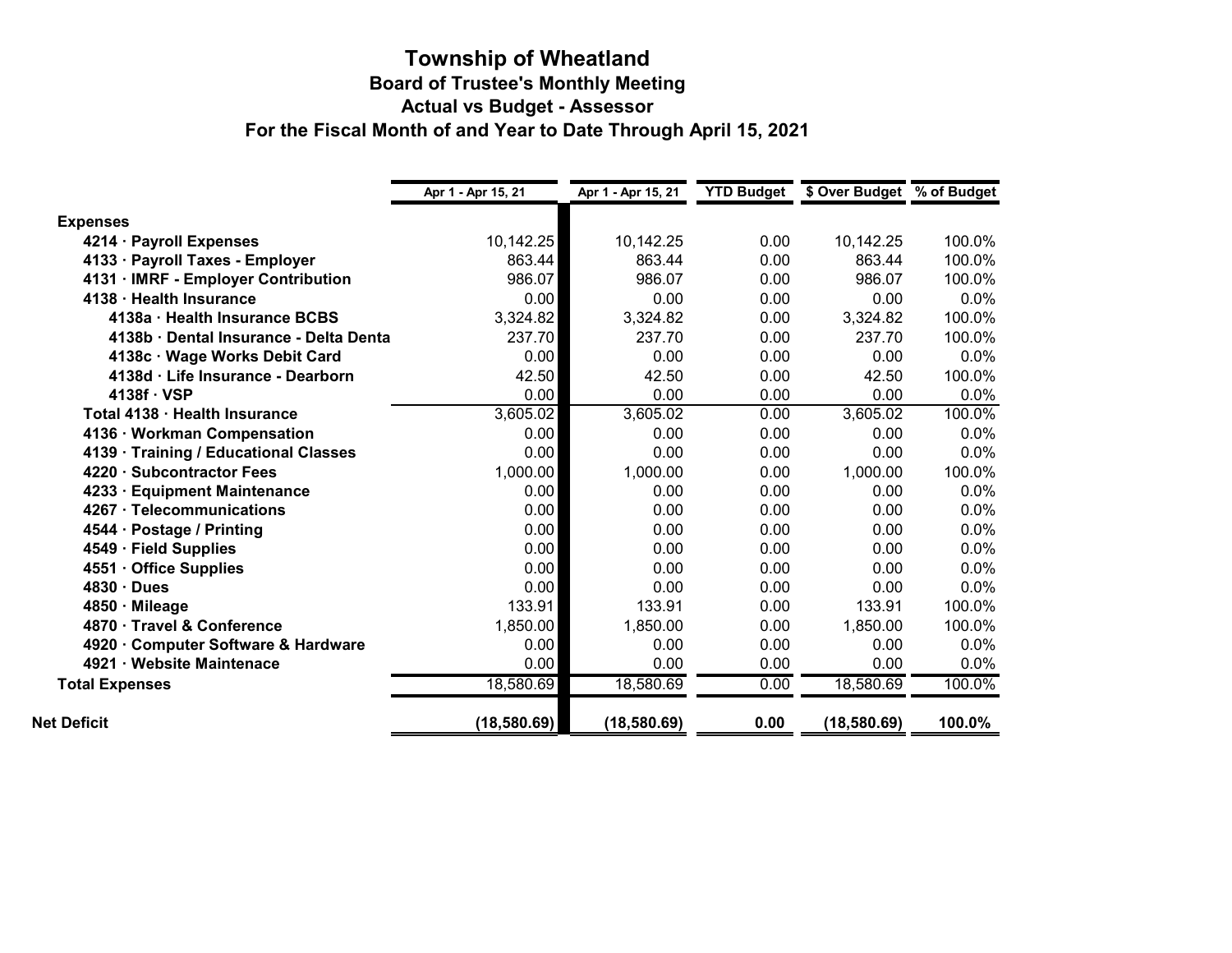#### **Township of Wheatland Board of Trustee's Monthly Meeting Actual vs Budget - Park Fund For the Fiscal Month of and Year to Date Through April 15, 2021**

|                                     | Apr 1 - Apr 15, 21 | Apr 1 - Apr 15, 21 | <b>YTD Budget</b> | \$ Over Budget | % of Budget |
|-------------------------------------|--------------------|--------------------|-------------------|----------------|-------------|
| <b>Income</b>                       |                    |                    |                   |                |             |
| 3085 · Park Usage Fees              | 2,640.00           | 2,640.00           | 0.00              | 2,640.00       | 100.0%      |
| <b>Total Income</b>                 | 2,640.00           | 2,640.00           | 0.00              | 2,640.00       | 100.0%      |
| <b>Expenses</b>                     |                    |                    |                   |                |             |
| 4261 · Utilities                    | 33.68              | 33.68              | 0.00              | 33.68          | 100.0%      |
| 4551 Office Supplies                | 0.001              | 0.00               | 0.00              | 0.00           | $0.0\%$     |
| 4628 · Park Maintenance             | $-135.00$          | $-135.00$          | 0.00              | $-135.00$      | 100.0%      |
| 4631 · Park Subcontracting Services | 100.00             | 100.00             | 0.00              | 100.00         | 100.0%      |
| <b>Total Expenses</b>               | $-1.32$            | $-1.32$            | 0.00              | $-1.32$        | 100.0%      |
| <b>Net Surplus (Deficit)</b>        | 2,641.32           | 2,641.32           | 0.00              | 2,641.32       | 100.0%      |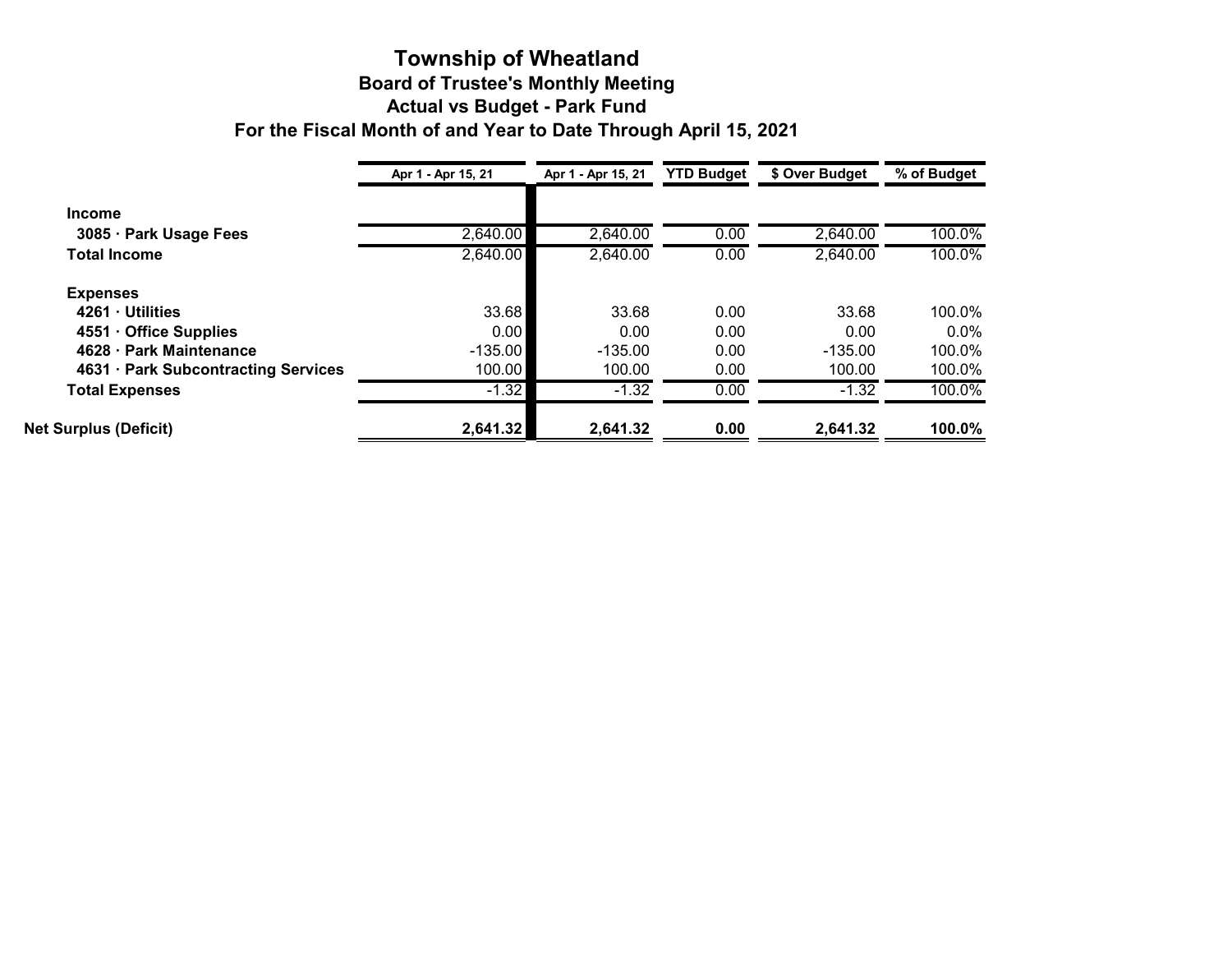#### **Township of Wheatland Board of Trustee's Monthly Meeting Actual vs Budget - General Assistance For the Fiscal Month of and Year to Date Through April 15, 2021**

| Apr 1 - Apr 15, 21 | Apr 1 - Apr 15, 21 |      | \$ Over Budget | % of Budget       |
|--------------------|--------------------|------|----------------|-------------------|
|                    |                    |      |                |                   |
| 0.00               | 0.00               | 0.00 | 0.00           | $0.0\%$           |
| 0.00               | 0.00               | 0.00 | 0.00           | $0.0\%$           |
|                    |                    |      |                |                   |
| 0.00               | 0.00               | 0.00 | 0.00           | $0.0\%$           |
| 0.00               | 0.00               | 0.00 | 0.00           | 0.0%              |
| 0.00               | 0.00               | 0.00 | 0.00           | $0.0\%$           |
| 0.00               | 0.00               | 0.00 | 0.00           | $0.0\%$           |
| 0.00               | 0.00               | 0.00 | 0.00           | $0.0\%$           |
|                    |                    |      |                | <b>YTD Budget</b> |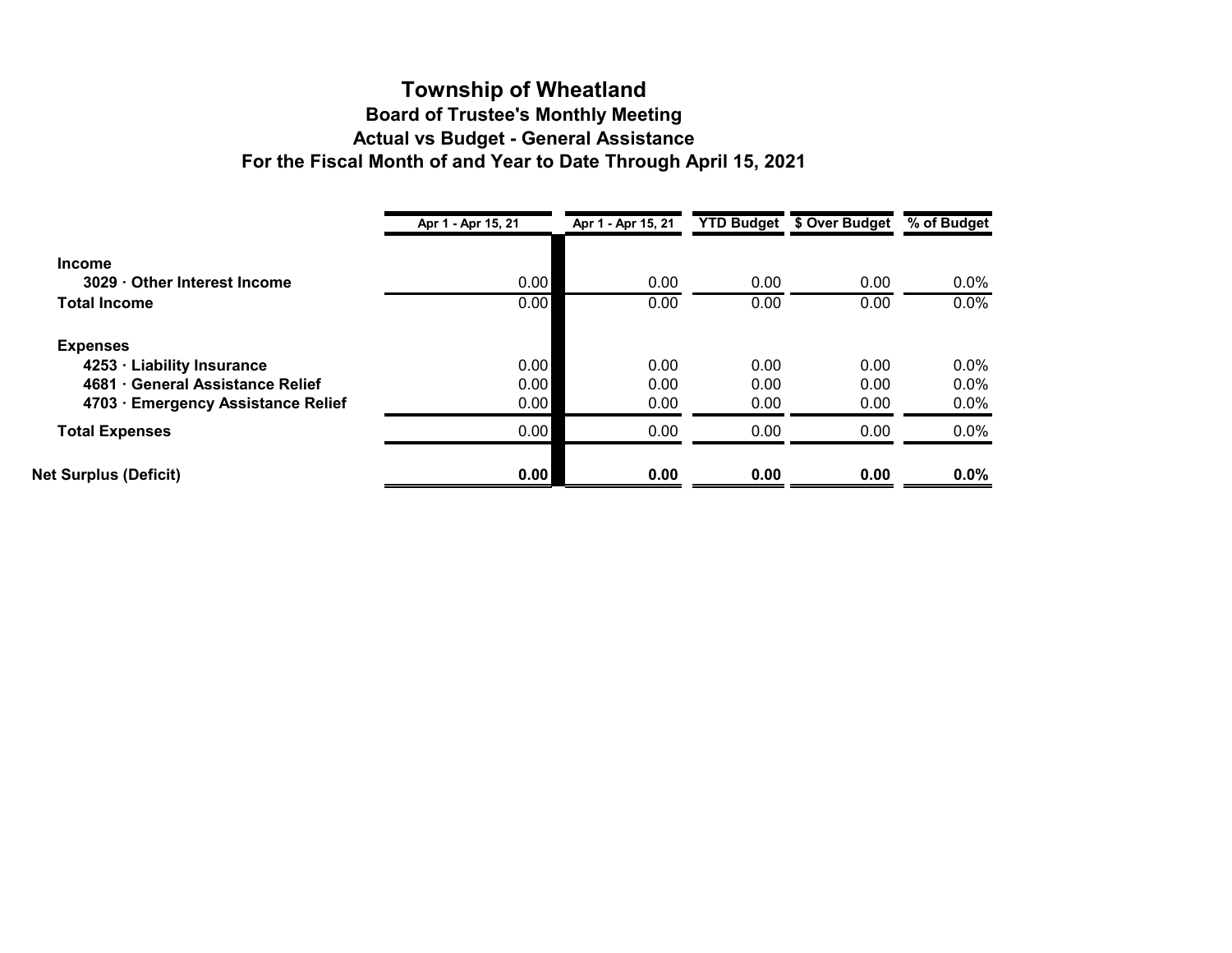#### **Township of Wheatland Board of Trustee's Monthly Meeting Actual vs Budget - Road & Bridge For the Fiscal Month of and Year to Date Through April 15, 2021**

|                                             | Apr 1 - Apr 15, 21 | Apr 1 - Apr 15, 21 | <b>YTD Budget</b> | \$ Over Budget | % of Budget |  |
|---------------------------------------------|--------------------|--------------------|-------------------|----------------|-------------|--|
| <b>Income</b>                               |                    |                    |                   |                |             |  |
| $3000 -$<br><b>Property Taxes - Current</b> | 0.00               | 0.00               | 0.00              | 0.00           | $0.0\%$     |  |
| 3004 · Replacement Taxes - PPRT             | 6,420.46           | 6,420.46           | 0.00              | 6,420.46       | 100.0%      |  |
| $3016 \cdot$ Fines                          | 33.37              | 33.37              | 0.00              | 33.37          | 100.0%      |  |
| 3090 · Other Income                         | 450.00             | 450.00             | 0.00              | 450.00         | 100.0%      |  |
| 3029 · Other Interest Income                | 0.00               | 0.00               | 0.00              | 0.00           | 0.0%        |  |
| <b>Total Income</b>                         | 6,903.83           | 6,903.83           | 275,500.00        | $-268,596.17$  | 2.51%       |  |
| <b>Expenses</b>                             |                    |                    |                   |                |             |  |
| 4139 · Training / Educational Classes       | 0.00               | 0.00               | 0.00              | 0.00           | $0.0\%$     |  |
| 4544 · Postage / Printing                   | 0.00               | 0.00               | 0.00              | 0.00           | $0.0\%$     |  |
| 4545 · Publishing                           | 0.00               | 0.00               | 0.00              | 0.00           | $0.0\%$     |  |
| 4551 Office Supplies                        | 108.68             | 108.68             | 0.00              | 108.68         | 100.0%      |  |
| 4571 · Small Tools                          | 134.99             | 134.99             | 0.00              | 134.99         | 100.0%      |  |
| $4830 \cdot$ Dues                           | 0.00               | 0.00               | 0.00              | 0.00           | $0.0\%$     |  |
| 4870 · Travel & Conference                  | 0.00               | 0.00               | 0.00              | 0.00           | $0.0\%$     |  |
| $4900 \cdot$ Equipment                      | 0.00               | 0.00               | 0.00              | 0.00           | $0.0\%$     |  |
| 4910 License and Title Fees                 | 0.00               | 0.00               | 0.00              | 0.00           | $0.0\%$     |  |
| 4920 · Computer Software & Hardware         | 4,500.00           | 4,500.00           | 0.00              | 4,500.00       | 100.0%      |  |
| 4944 · Debt Service                         | 0.00               | 0.00               | 0.00              | 0.00           | $0.0\%$     |  |
| <b>Total Expenses</b>                       | 4,743.67           | 4,743.67           | 0.00              | 4,743.67       | 100.0%      |  |
| <b>Net Surplus (Deficit)</b>                | 2,160.16           | 2,160.16           | 0.00              | $-273,339.84$  | 100.0%      |  |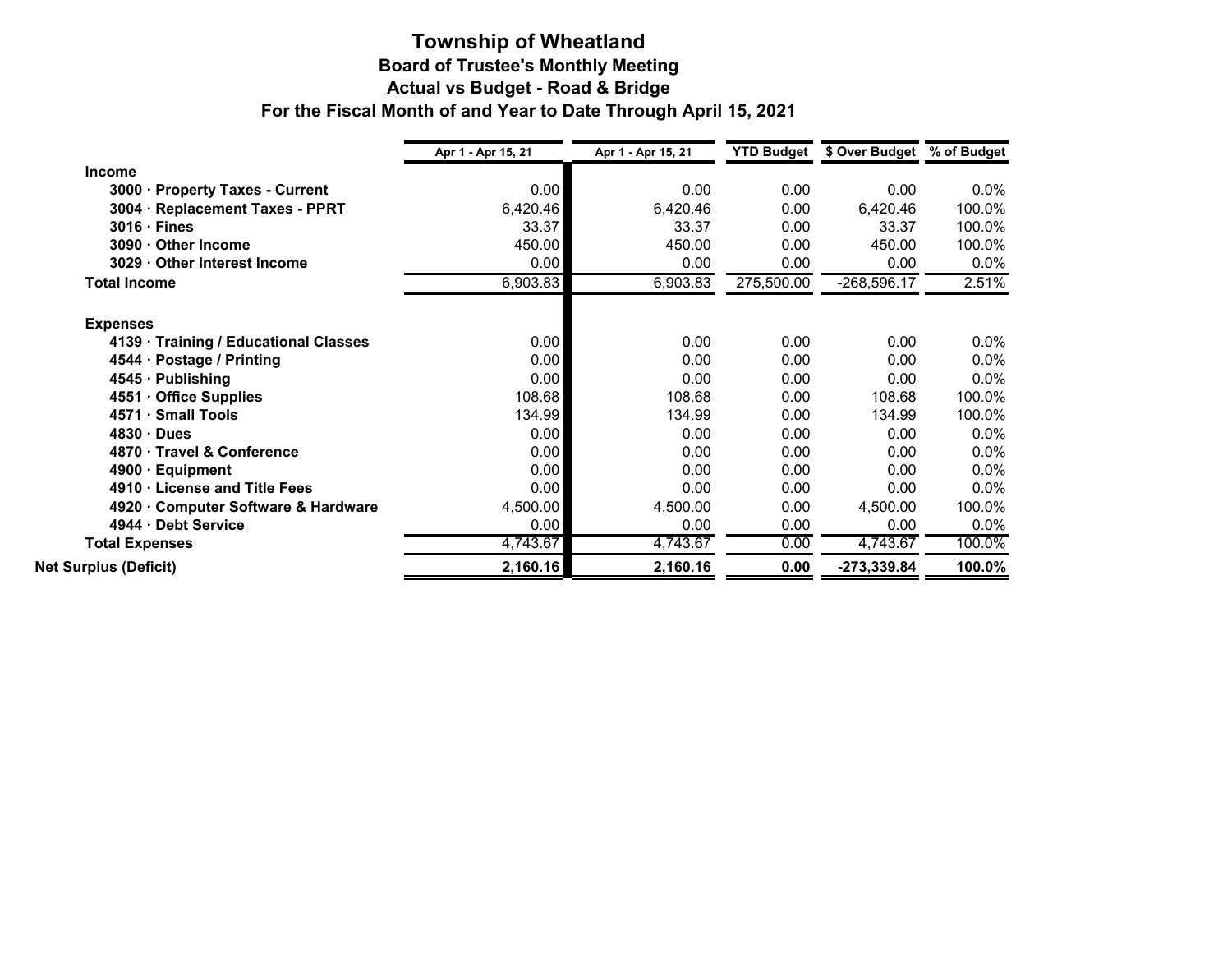#### **Township of Wheatland Board of Trustee's Monthly Meeting Actual vs Budget - Hard Road For the Fiscal Month of and Year to Date Through April 15, 2021**

|                                         | Apr 1 - Apr 15, 21 | Apr 1 - Apr 15, 21 | <b>YTD Budget</b> | \$ Over Budget | % of Budget |
|-----------------------------------------|--------------------|--------------------|-------------------|----------------|-------------|
| <b>Income</b>                           |                    |                    |                   |                |             |
| 3000 · Property Taxes - Current         | 0.00               | 0.00               | 0.00              | 0.00           | 0.0%        |
| 3029 · Other Interest Income            | 0.00               | 0.00               | 0.00              | 0.00           | 0.0%        |
| $3060 \cdot$ Grants                     | 0.00               | 0.00               | 0.00              | 0.00           | 0.0%        |
| 3090 · Other Income                     | 0.00               | 0.00               | 0.00              | 0.00           | 0.0%        |
| <b>Total Income</b>                     | 0.00               | 0.00               | 0.00              | 0.00           | 0.0%        |
| <b>Expenses</b>                         |                    |                    |                   |                |             |
| 4214 · Payroll Expenses                 | 13,984.29          | 13,984.29          | 0.00              | 13,984.29      | 100.0%      |
| 4133 · Payroll Taxes - Employer         | 1,041.17           | 1,041.17           | 0.00              | 1,041.17       | 100.0%      |
| 4131 · IMRF - Employer Contribution     | 1,390.03           | 1,390.03           | 0.00              | 1,390.03       | 100.0%      |
| 4137 · Worker's Comp - Self Pay         | 0.00               | 0.00               | 0.00              | 0.00           | 0.0%        |
| 4138 · Health Insurance                 | 0.00               | 0.00               | 0.00              | 0.00           | 0.0%        |
| 4138a · Health Insurance BCBS           | 5,720.64           | 5,720.64           | 0.00              | 5,720.64       | 100.0%      |
| 4138b · Dental Insurance - Delta Dental | 237.70             | 237.70             | 0.00              | 237.70         | 100.0%      |
| 4138c · Wage Works Debit Card           | 0.00               | 0.00               | 0.00              | 0.00           | 0.0%        |
| 4138d · Life Insurance - Dearborn       | 0.00               | 0.00               | 0.00              | 0.00           | 0.0%        |
| 4138f · VSP                             | 0.00               | 0.00               | 0.00              | 0.00           | 0.0%        |
| 4138 · Health Insurance - Other         | 0.00               | 0.00               | 0.00              | 0.00           | 0.0%        |
| Total 4138 · Health Insurance           | 5,958.34           | 5,958.34           | 0.00              | 5,958.34       | 100.0%      |
| 4136 · Workman Compensation             | 0.00               | 0.00               | 0.00              | 0.00           | 0.0%        |
| 4213 · Legal Services                   | 0.00               | 0.00               | 0.00              | 0.00           | 0.0%        |
| 4216 · Engineering Service Fees         | 0.00               | 0.00               | 0.00              | 0.00           | 0.0%        |
| 4231 · Building Maintenance             | 1,358.00           | 1,358.00           | 0.00              | 1,358.00       | 100.0%      |
| 4237 · Road Maintenance                 | 0.00               | 0.00               | 0.00              | 0.00           | 0.0%        |
| 4239 · Vehicle Equipment Maintenance    | 244.77             | 244.77             | 0.00              | 244.77         | 100.0%      |
| 4253 · Liability Insurance              | 0.00               | 0.00               | 0.00              | 0.00           | 0.0%        |
| 4261 · Utilities                        | 0.00               | 0.00               | 0.00              | 0.00           | 0.0%        |
| 4267 · Telecommunications               | 454.97             | 454.97             | 0.00              | 454.97         | 100.0%      |
| 4294 · Drainage Maintenance             | 12,556.78          | 12,556.78          | 0.00              | 12,556.78      | 100.0%      |
| 4297 · Rentals                          | 0.00               | 0.00               | 0.00              | 0.00           | 0.0%        |
| 4298 · Uniforms & PPE                   | 148.22             | 148.22             | 0.00              | 148.22         | 100.0%      |
| 4320 · Snow Removal                     | 100.00             | 100.00             | 0.00              | 100.00         | 100.0%      |
| 4338 · Bridge Maintenance               | 0.00               | 0.00               | 0.00              | 0.00           | 0.0%        |
| 4535 · Road/Drainage Supplies           | 0.00               | 0.00               | 0.00              | 0.00           | 0.0%        |
| 4538 · Snow Removal Supplies            | 0.00               | 0.00               | 0.00              | 0.00           | 0.0%        |
| 4533 · Equipment Supplies               | 40.00              | 40.00              | 0.00              | 40.00          | 100.0%      |
| 4553 · Automobile Fuel/Oil              | 0.00               | 0.00               | 0.00              | 0.00           | 0.0%        |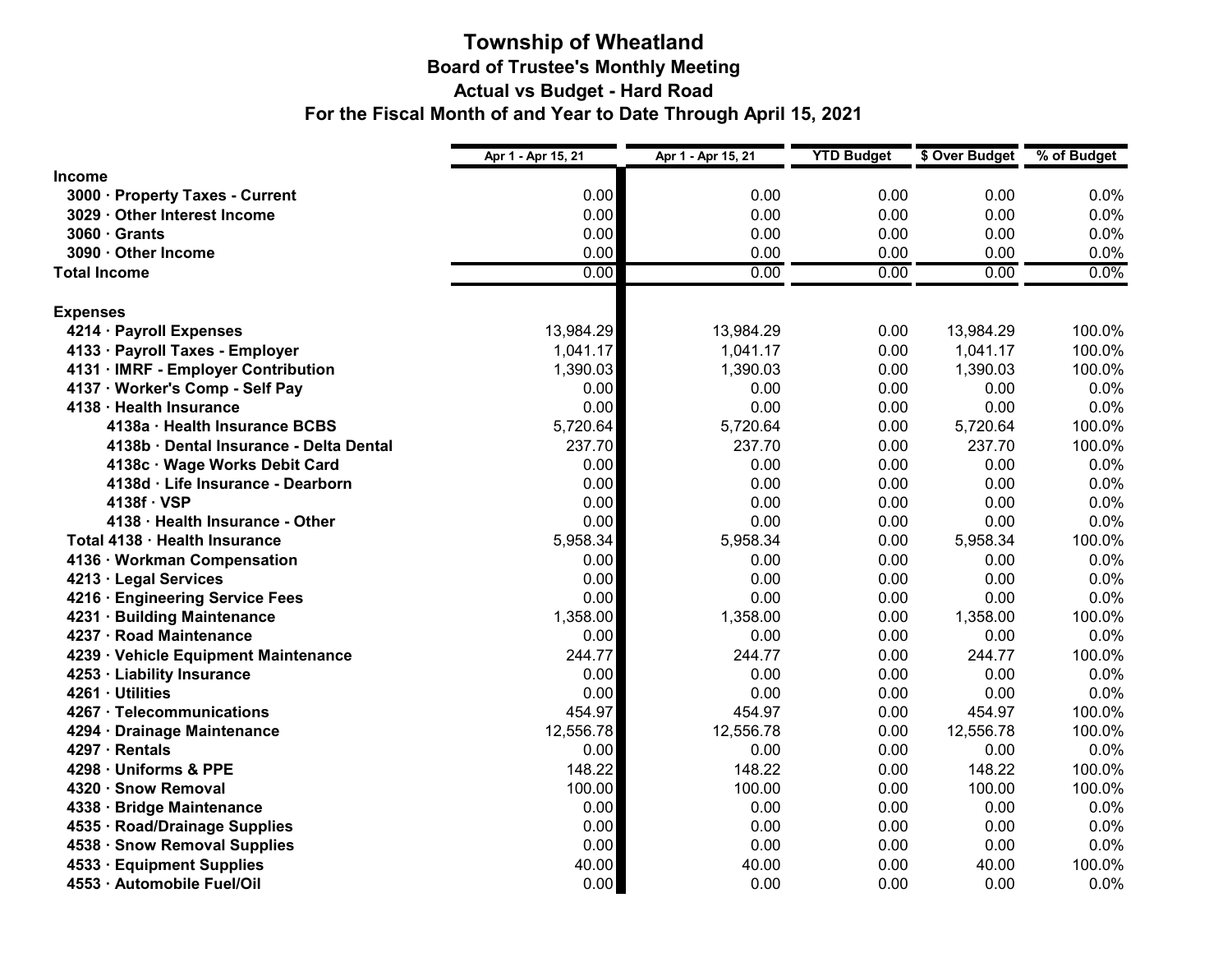|                                      | Apr 1 - Apr 15, 21 | Apr 1 - Apr 15, 21 | <b>YTD Budget</b> | \$ Over Budget | % of Budget |
|--------------------------------------|--------------------|--------------------|-------------------|----------------|-------------|
| $4760 \cdot$ Street Lights           | $-1,250.19$        | $-1,250.19$        | 0.00              | $-1.250.19$    | 100.0%      |
| 4293 · Building Improvements         | 0.00               | 0.00               | 0.00              | 0.00           | $0.0\%$     |
| 4293a · Building Improvements - Lawn | 0.00               | 0.00               | 0.00              | 0.00           | $0.0\%$     |
| 4935 · Contingency                   | 0.00               | 0.00               | 0.00              | 0.00           | 0.0%        |
| 4945 · Bank Service Fee              | 0.00               | 0.00               | 0.00              | 0.00           | $0.0\%$     |
| <b>Total Expenses</b>                | 36,026.38          | 36,026.38          | 0.00              | 36,026.38      | 100.0%      |
| <b>Net Surplus (Deficit)</b>         | $-36,026.38$       | $-36,026.38$       | 0.00              | $-36,026.38$   | 100.0%      |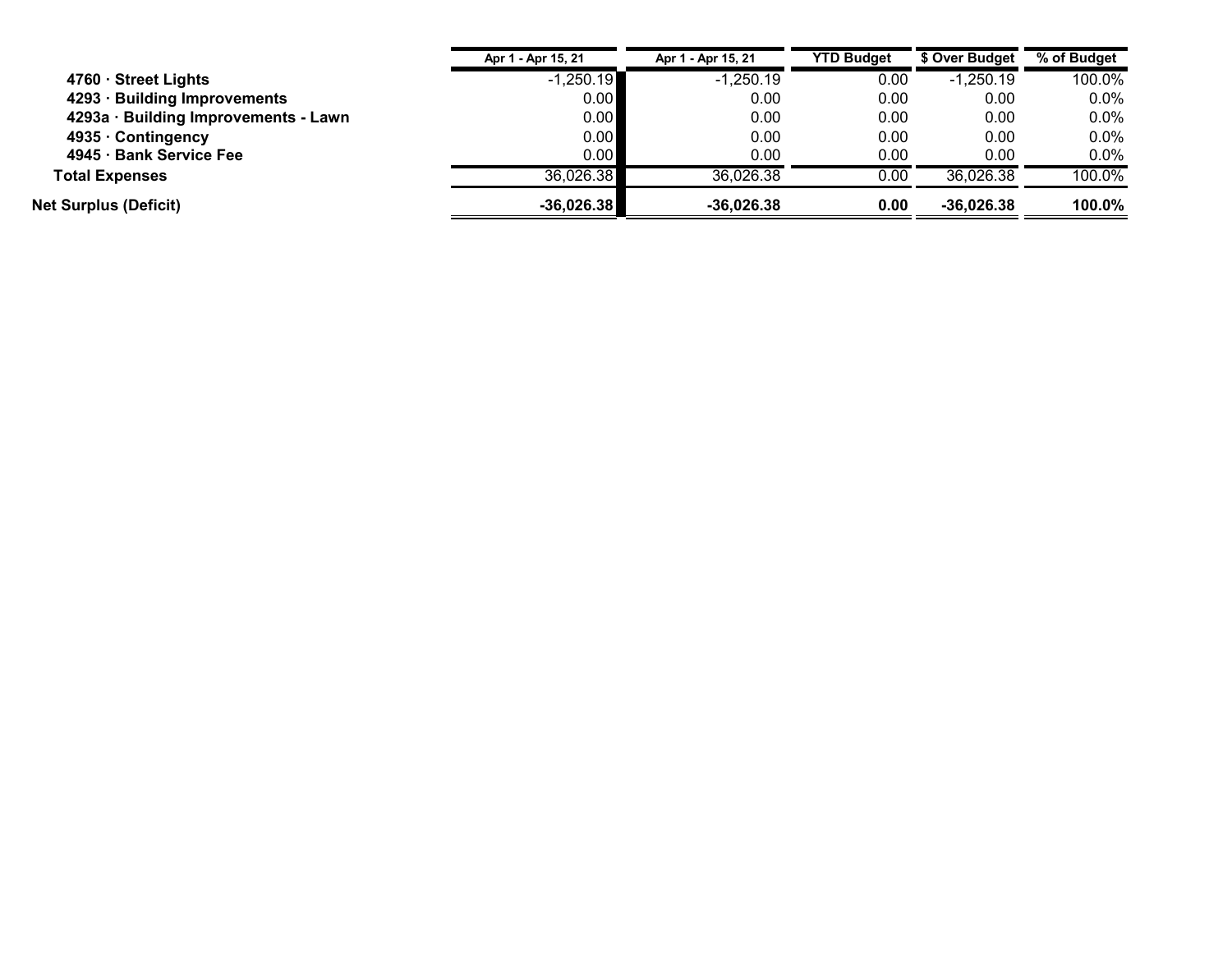# **Township of Wheatland**

# **Board of Trustee's Monthly Meeting**

**Actual vs Budget - Culvert Fund**

**For the Fiscal Month of and Year to Date Through April 15, 2021**

|                                    | Apr 1 - Apr 15, 21 | Apr 1 - Apr 15, 21 |      | <b>YTD Budget \$ Over Budget</b> | % of Budget |  |
|------------------------------------|--------------------|--------------------|------|----------------------------------|-------------|--|
| <b>Income</b>                      |                    |                    |      |                                  |             |  |
| 3018 Culvert Permit Processing fee | 0.00               | 0.00               | 0.00 | 0.00                             | $0.0\%$     |  |
| 3029 Other Interest Income         | 0.00               | 0.00               | 0.00 | 0.00                             | $0.0\%$     |  |
| <b>Total Income</b>                | 0.00               | 0.00               | 0.00 | 0.00                             | $0.0\%$     |  |
| <b>Expenses</b>                    |                    |                    |      |                                  |             |  |
| 4080 Interfund Disbursement        | 0.00               | 0.00               | 0.00 | 0.00                             | $0.0\%$     |  |
| 4294 · Drainage Maintenance        | 0.00               | 0.00               | 0.00 | 0.00                             | $0.0\%$     |  |
| $4891 \cdot$ Refund                | 0.00               | 0.00               | 0.00 | 0.00                             | $0.0\%$     |  |
| <b>Total Expenses</b>              | 0.00               | 0.00               | 0.00 | 0.00                             | 0.0%        |  |
| <b>Net Surplus (Deficit)</b>       | 0.00               | 0.00               | 0.00 | 0.00                             | $0.0\%$     |  |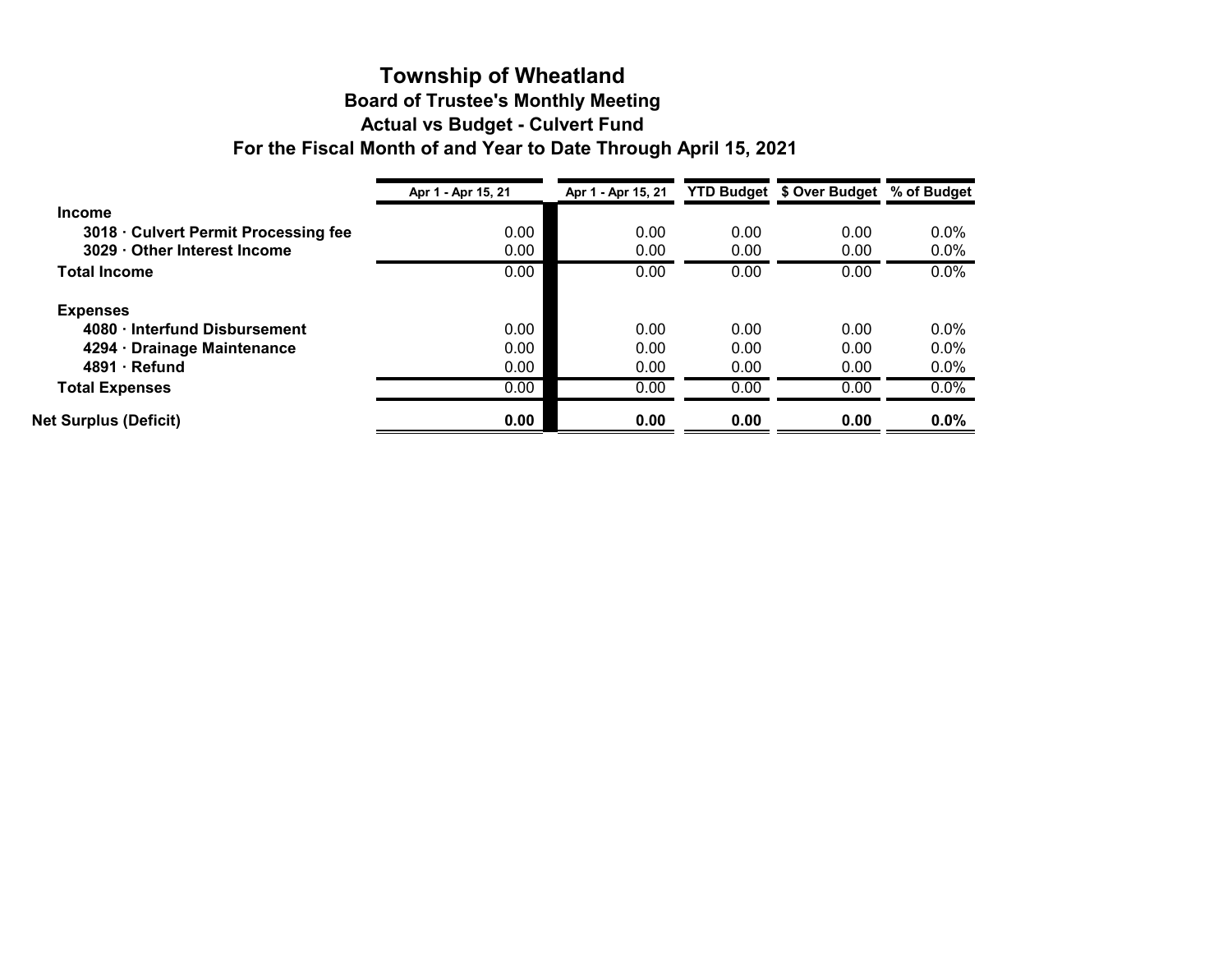#### **Board of Trustee's Monthly Meeting Actual vs Budget - Cemetery Fund Township of Wheatland For the Fiscal Month of and Year to Date Through April 15, 2021**

|                                       | Apr 1 - Apr 15, 21 | Apr 1 - Apr 15, 21 YTD Budget \$ Over Budget |      |           | % of Budget |
|---------------------------------------|--------------------|----------------------------------------------|------|-----------|-------------|
| <b>Income</b>                         |                    |                                              |      |           |             |
| $3030 \cdot$ Site Sales               | 0.00               | 0.00                                         | 0.00 | 0.00      | $0.0\%$     |
| 3031 · Interment                      | 0.00               | 0.00                                         | 0.00 | 0.00      | 0.0%        |
| 3032 · Care Funds                     | 0.00               | 0.00                                         | 0.00 | 0.00      | 0.0%        |
| 3095 · Donations/Gifts                | 0.00               | 0.00                                         | 0.00 | 0.00      | $0.0\%$     |
| 3090 · Other Income                   | 0.00               | 0.00                                         | 0.00 | 0.00      | $0.0\%$     |
| 3029 · Other Interest Income          | 0.00               | 0.00                                         | 0.00 | 0.00      | $0.0\%$     |
| <b>Total Income</b>                   | 0.00               | 0.00                                         | 0.00 | 0.00      | $0.0\%$     |
| <b>Expenses</b>                       |                    |                                              |      |           |             |
| 4139 · Training / Educational Classes | 0.00               | 0.00                                         | 0.00 | 0.00      | $0.0\%$     |
| 4300 · Grave Openings                 | 100.00             | 100.00                                       | 0.00 | 100.00    | 100.0%      |
| 4305 · Cemetery Operations            | 0.00               | 0.00                                         | 0.00 | 0.00      | 0.0%        |
| 4310 · Grave Markings                 | 120.00             | 120.00                                       | 0.00 | 120.00    | 100.0%      |
| 4315 · Re-Purchase of Graves          | 0.00               | 0.00                                         | 0.00 | 0.00      | 0.0%        |
| 4317 · Foundation Repairs             | 0.00               | 0.00                                         | 0.00 | 0.00      | $0.0\%$     |
| 4552 Operating Supplies               | 0.00               | 0.00                                         | 0.00 | 0.00      | $0.0\%$     |
| 4910 · License and Title Fees         | 0.00               | 0.00                                         | 0.00 | 0.00      | 0.0%        |
| 4945 · Bank Service Fee               | 0.00               | 0.00                                         | 0.00 | 0.00      | 0.0%        |
| 4950 · Miscellaneous Expenses         | 0.00               | 0.00                                         | 0.00 | 0.00      | $0.0\%$     |
| <b>Total Expenses</b>                 | 220.00             | 220.00                                       | 0.00 | 220.00    | 100.0%      |
| <b>Net Surplus (Deficit)</b>          | $-220.00$          | $-220.00$                                    | 0.00 | $-220.00$ | 100.0%      |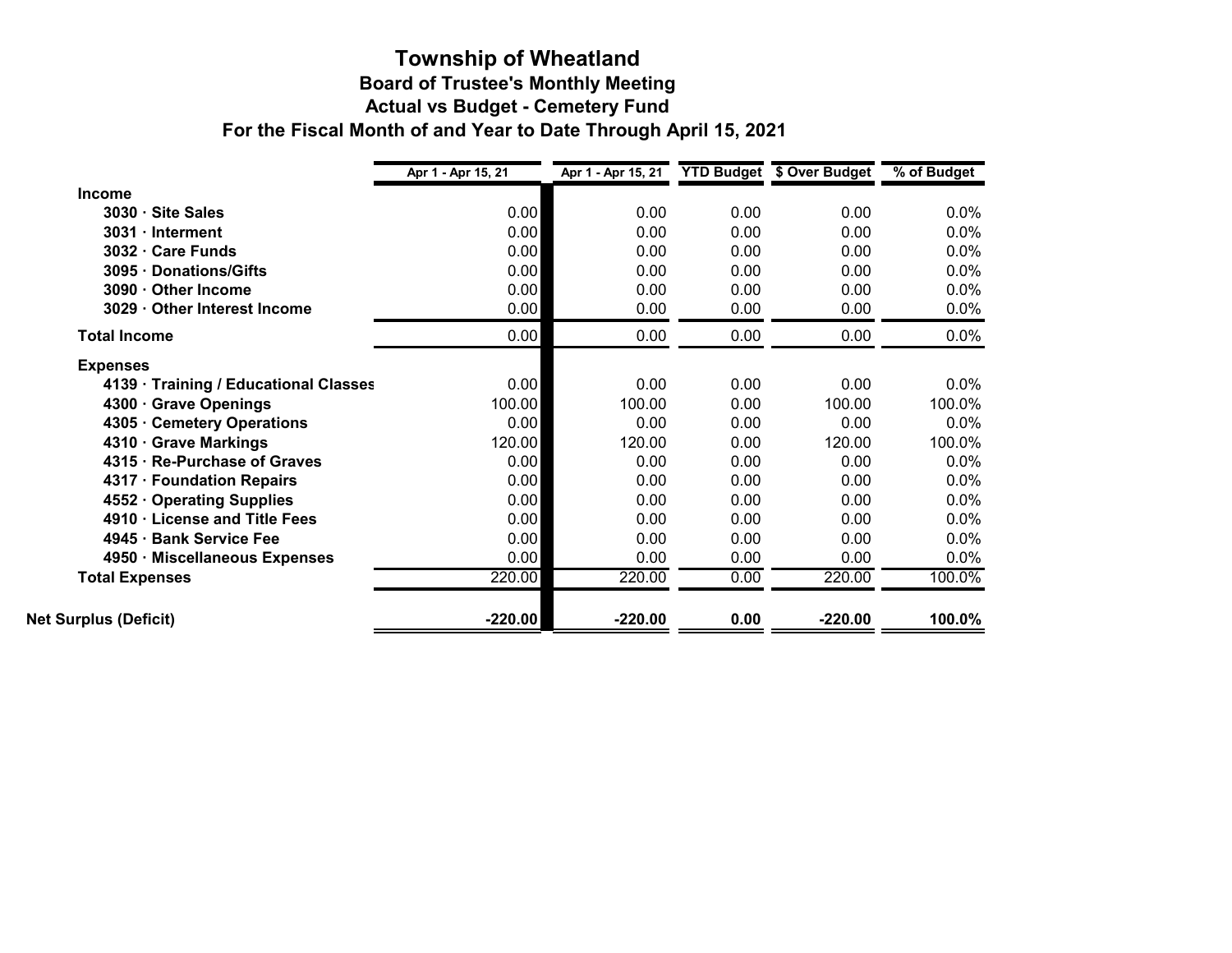#### **Township of Wheatland Board of Trustee's Monthly Meeting Payroll Detail Report 3-31-21 and 4-15-21 combined payrolls**

|                            | Salary    | <b>Floating Holiday</b> | Hourly    | Overtime Hourly Rate 2019 | <b>Retro Pay</b> | <b>Sick Hourly Rate</b> | <b>Vacation Hourly Rate</b> | <b>TOTAL</b> |
|----------------------------|-----------|-------------------------|-----------|---------------------------|------------------|-------------------------|-----------------------------|--------------|
| Alstrom, Bill I            | 5,500.00  | 0.00                    | 0.00      | 0.00                      | 0.00             | 0.00                    | 0.00                        | 5,500.00     |
| Andermann, Benjamin D      | 0.00      | 0.00                    | 4,868.40  | 43.38                     | 0.00             | 144.60                  | 0.00                        | 5,056.38     |
| Berkowicz, Marc A          | 458.33    | 0.00                    | 0.00      | 0.00                      | 0.00             | 0.00                    | 0.00                        | 458.33       |
| <b>Bishop, Pamela</b>      | 0.00      | 0.00                    | 3,941.70  | 0.00                      | 0.00             | 190.72                  | 0.00                        | 4,132.42     |
| Damico-Rominger, Carolyn P | 0.00      | 0.00                    | 5,287.12  | 0.00                      | 0.00             | 108.96                  | 0.00                        | 5,396.08     |
| Emralino, Joseph L         | 0.00      | 0.00                    | 4,413.00  | 88.64                     | 0.00             | 709.20                  | 0.00                        | 5,210.84     |
| Harkins, Wendell E         | 458.33    | 0.00                    | 0.00      | 0.00                      | 0.00             | 0.00                    | 0.00                        | 458.33       |
| Hofman, James              | 0.00      | 0.00                    | 2,998.78  | 0.00                      | 0.00             | 0.00                    | 0.00                        | 2,998.78     |
| Holscher, Debra H          | 2,416.67  | 0.00                    | 0.00      | 0.00                      | 0.00             | 0.00                    | 0.00                        | 2,416.67     |
| Katzberg, Mary             | 0.00      | 0.00                    | 3,940.06  | 0.00                      | 0.00             | 0.00                    | 190.64                      | 4,130.70     |
| Kern, Charles O            | 4,500.00  | 0.00                    | 0.00      | 0.00                      | 0.00             | 0.00                    | 0.00                        | 4,500.00     |
| Markham, Amber             | 0.00      | 0.00                    | 4,333.50  | 0.00                      | 0.00             | 0.00                    | 0.00                        | 4,333.50     |
| Marquardt, Paul            | 0.00      | 0.00                    | 5,331.29  | 25.66                     | 0.00             | 598.68                  | 0.00                        | 5,955.63     |
| Martinich, Kevin           | 0.00      | 0.00                    | 6,689.66  | 121.39                    | 0.00             | 323.68                  | 0.00                        | 7,134.73     |
| Nichols, Gregory C         | 458.33    | 0.00                    | 0.00      | 0.00                      | 0.00             | 0.00                    | 0.00                        | 458.33       |
| Olsen, Ross C              | 0.00      | 0.00                    | 4,317.90  | 37.37                     | 0.00             | 0.00                    | 0.00                        | 4,355.27     |
| Parrett, Cindy             | 0.00      | 0.00                    | 333.00    | 0.00                      | 0.00             | 0.00                    | 0.00                        | 333.00       |
| Peterson, Benjamin H       | 333.33    | 0.00                    | 0.00      | 0.00                      | 0.00             | 0.00                    | 0.00                        | 333.33       |
| Pocius, Brandolyn M        | 0.00      | 0.00                    | 3,755.30  | 0.00                      | 0.00             | 489.80                  | 0.00                        | 4,245.10     |
| Rotkis, Colleen M          | 458.33    | 0.00                    | 0.00      | 0.00                      | 0.00             | 0.00                    | 0.00                        | 458.33       |
| Snitko, Jacob              | 916.67    | 0.00                    | 0.00      | 0.00                      | 0.00             | 0.00                    | 0.00                        | 916.67       |
| TOTAL                      | 15,499.99 | 0.00                    | 50,209.71 | 316.44                    | 0.00             | 2,565.64                | 190.64                      | 68,782.42    |
|                            |           |                         |           |                           |                  |                         |                             |              |